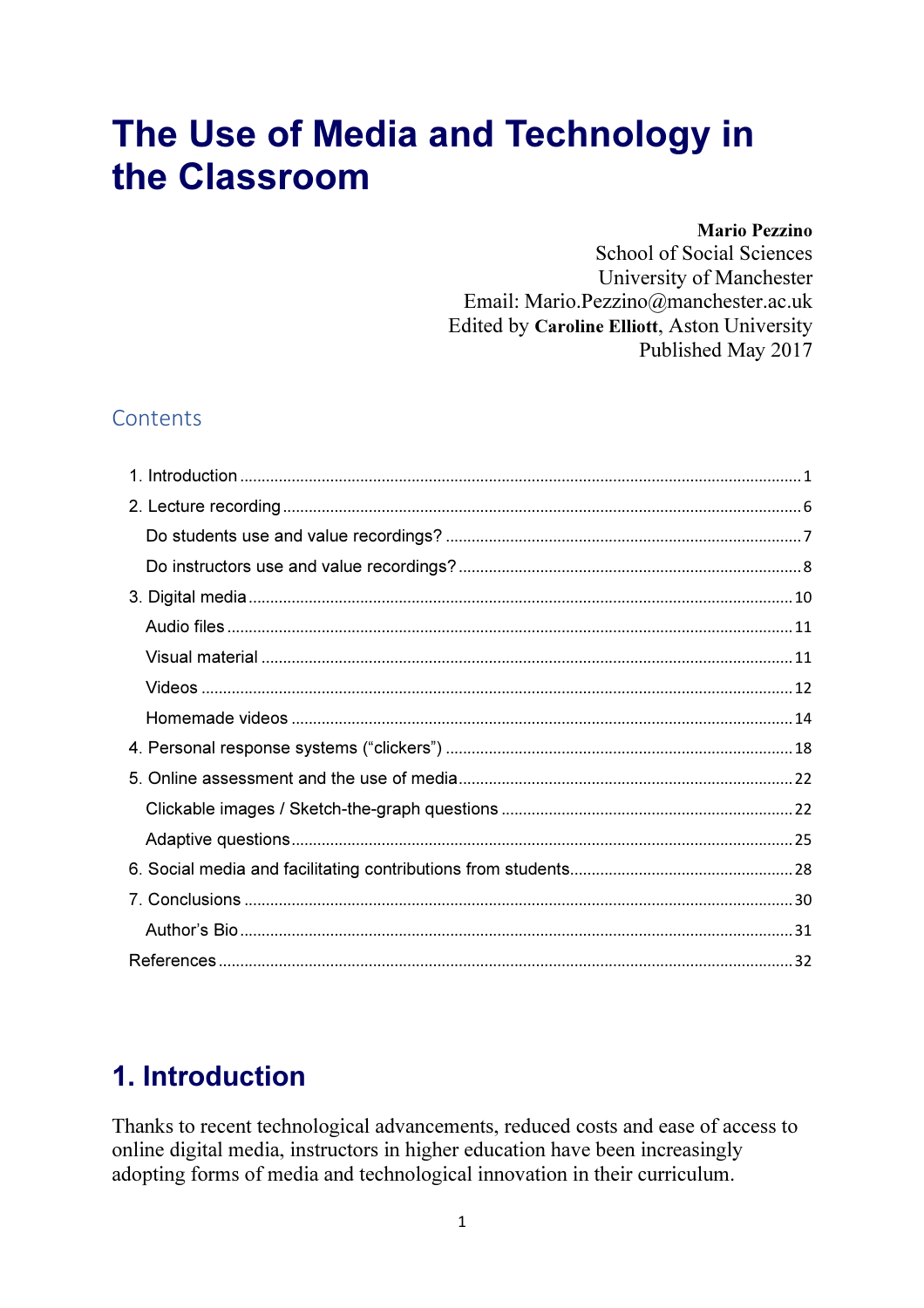Nowadays, instructors can embed digital media in their teaching, instantly and remotely communicate with students via social media or discussion boards provided in virtual learning environments, create videos and record lectures to be shared online, or test students' preparation online. Similarly, most students now possess devices that allow them to access, anywhere and often at negligible cost, digital resources provided by module convenors.

For instructors considering various forms of teaching innovation, it is important to have an idea of students' own preferences regarding technology in the classroom. In summer 2013 the non-profit organisation Jisc released a Student Innovation Competition<sup>[1]</sup>calling for student-led projects to explore novel uses of technology in learning. Interestingly, the submissions provided very useful insights regarding what students really want<sup>[2]</sup> from technology in higher education. Two main areas could be highlighted. First, *personalised learning*; specifically, students seemed keen to personalise lectures (for example communicating and interacting possibly anonymously—with instructors during lectures), tracking their learning progress online and have effective tools for revision. A second area was *networking*; students were interested in platforms that would connect them with students in different years and with those studying the same subject at other universities.

The use of technological innovation applied to teaching should also be considered when designing the whole curriculum. According to the *curriculum design cycle*[3] a curriculum should meet the changing needs of students and employers. The use of technology as part of the curriculum design would include ways to improve communication with stakeholders to facilitate discussion and collaboration, to capture and record information, to increase consistency both in terms of the learner experience and quality assurance.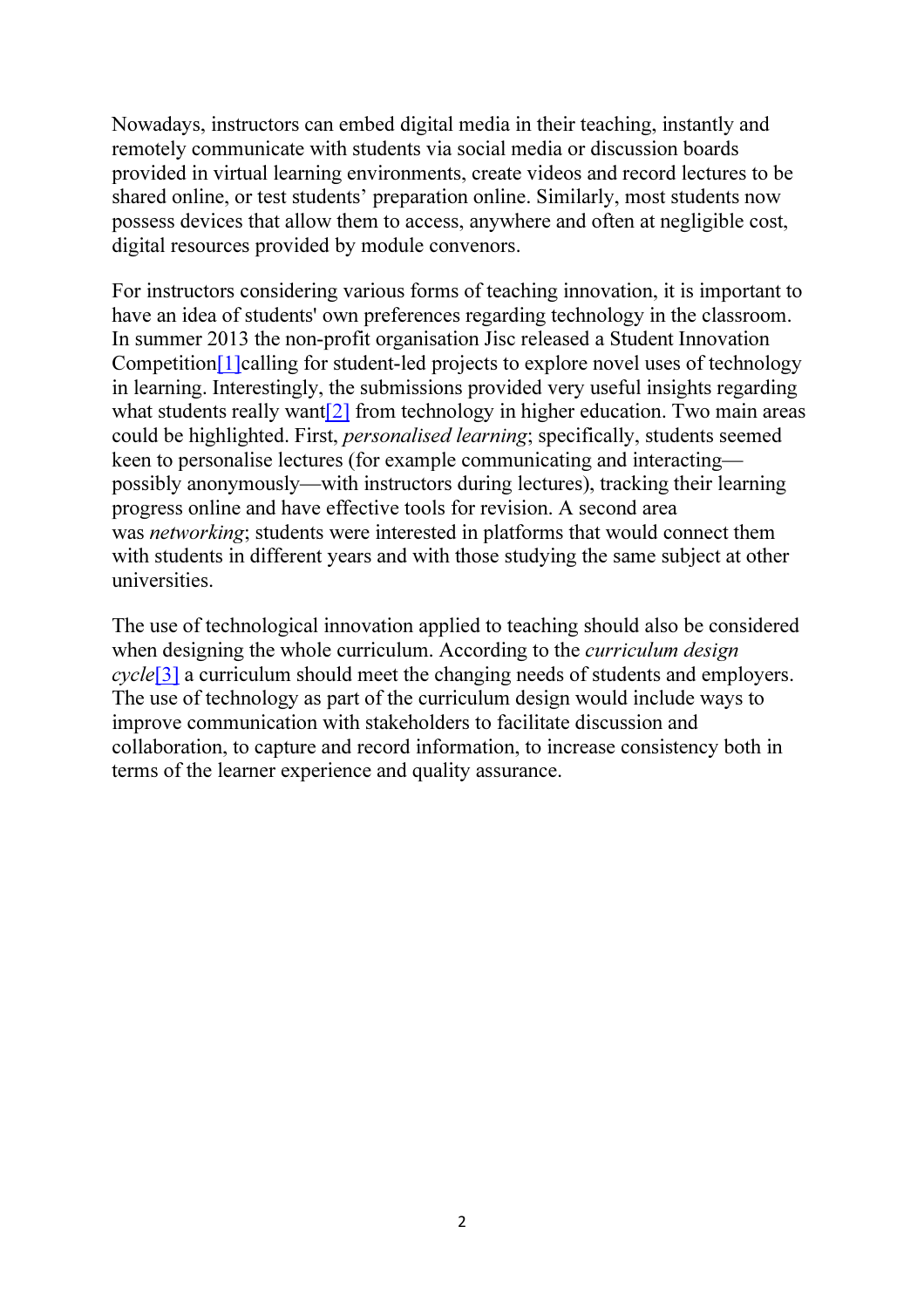Figure 1: the curriculum design circle



The aforementioned recent improvements in software and hardware offers a number opportunities for instructors to improve students' experience. In addition, the costs are now significantly smaller. Indeed, instructors entering the higher education sector can now find, not just useful software and advanced devices, but also helpful support, guidance and the experience of colleagues who have been pioneering new technologies and reported them in the literature.[4]

While technology has become widely available and it clearly meets some of the requests of students, economics instructors have been historically reluctant to consider innovative forms of teaching in favour of a more traditional "chalk and talk" approach.[5] Nonetheless, in the last decade instructors have increasingly opted for a *blended approach*, where innovative use of technology and media has been integrated with more traditional forms of teaching.

This chapter is a guide to the most popular forms of technological innovation in higher education teaching, with a particular focus on economics. Given the continuous advance of technology and practice, the guide cannot exhaustively cover all possible forms of innovation. Rather, our objective is to offer a critical description of the most common practices currently in use. Our approach will be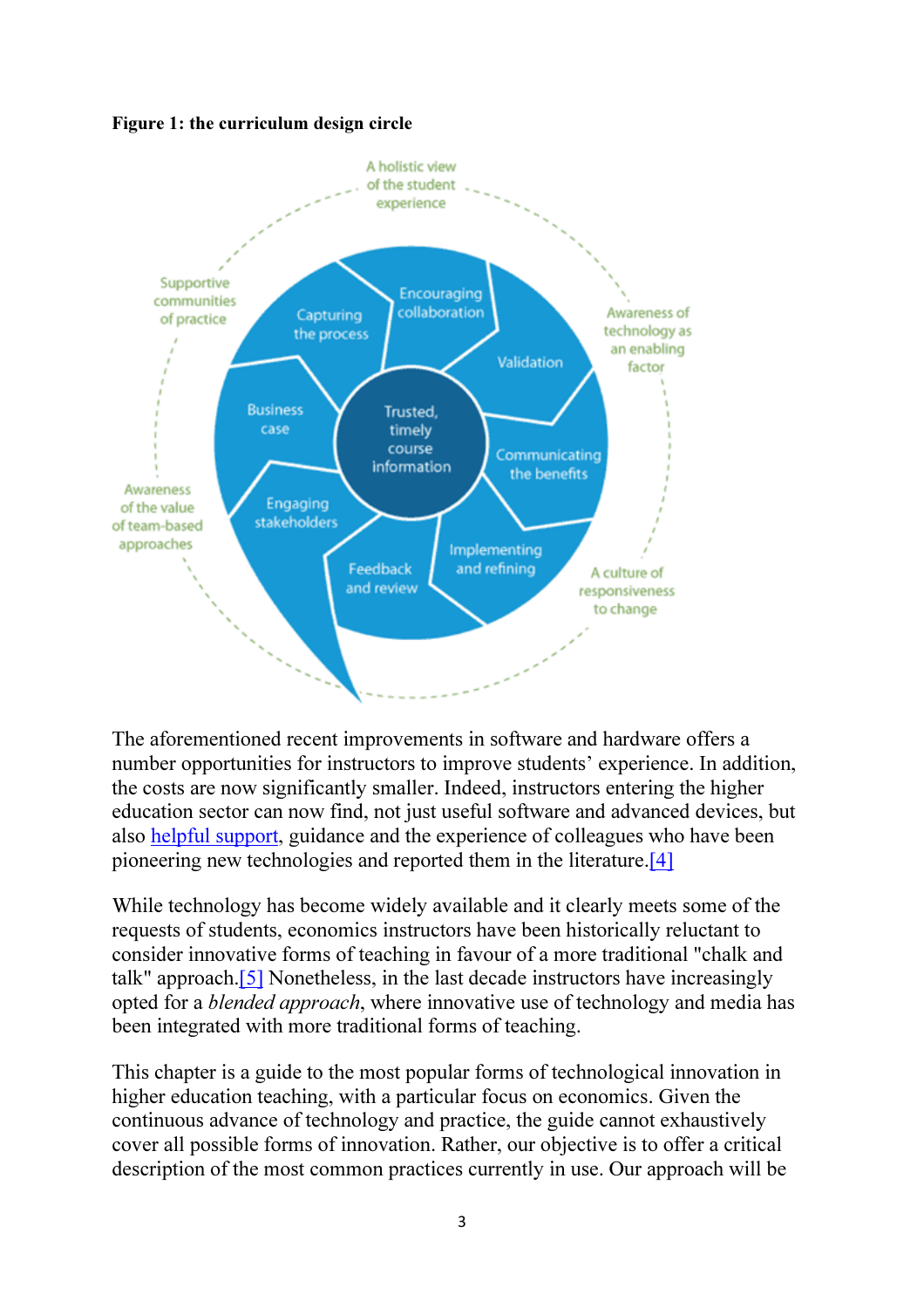based on personal experience and indirect experience of other instructors and students, as reported in a growing body of literature. We shall point out where the technologies' features align with students' preferences. We shall also point out possible issues, pitfalls and problems associated with some of the technologies considered. What we hope will be clear is that innovative uses of technology are important for any instructor to consider. They are sometimes a necessity; indeed, due to the large number of students attending introductory modules, online material (for example slides, video clips, online practice and assessment) often provides a coherent and consistent substitute to personal interaction.

The use of media and, in general, technology can also help freeing valuable time during lectures that can be used in more effective ways. We shall stress the advantage of asking students to contribute in producing digital material (this is case with social media, but also videos/photos). Digital, online accessible, interactive material would also prove very helpful for those students affected by disabilities. All in all, the use of media can improve students' engagement and improve their learning experience.[6]

A caveat to keep in mind is that innovation often comes at a cost. This is true for instructors, who need to learn how best to apply a new tool; for students, who need to learn appropriate use of the technology and for the institutions that will be asked to pay for the innovation. The increased availability of technology inside and outside the classroom decreases these costs, but they are significant nonetheless and the pedagogical advantages should always be compared to the potential costs (see Stephenson and Cortinhas (2013)). Innovation for the sake of it would not improve students' learning experience.

Each section of this chapter focuses on a particular type of technological application. In Section 2 we discuss the use of lecture recording. In Section 3 we discuss the use of media files (for example visuals, audio files, video clips, online media) embedded in classes. In Section 4 we describe the use of personal response systems (sometimes called *clickers*) that allow students to answer multiple choice questions interactively and anonymously during lectures. In Section 5 we describe the use of mathematical software to produce dynamic images and to create adaptive online assessment. Finally, in Section 6 we consider the use of social media to communicate and interact with students. We shall discuss how each technology can be used to improve students' learning (for example, digital media can provide examples and applications), provide learning support to students (for example via the use of recorded lectures and social media), entertain and engage students (see Mann and Robinson (2009)), provide practice and revision opportunities (for example using clickers during lectures or recent platforms for online assessment).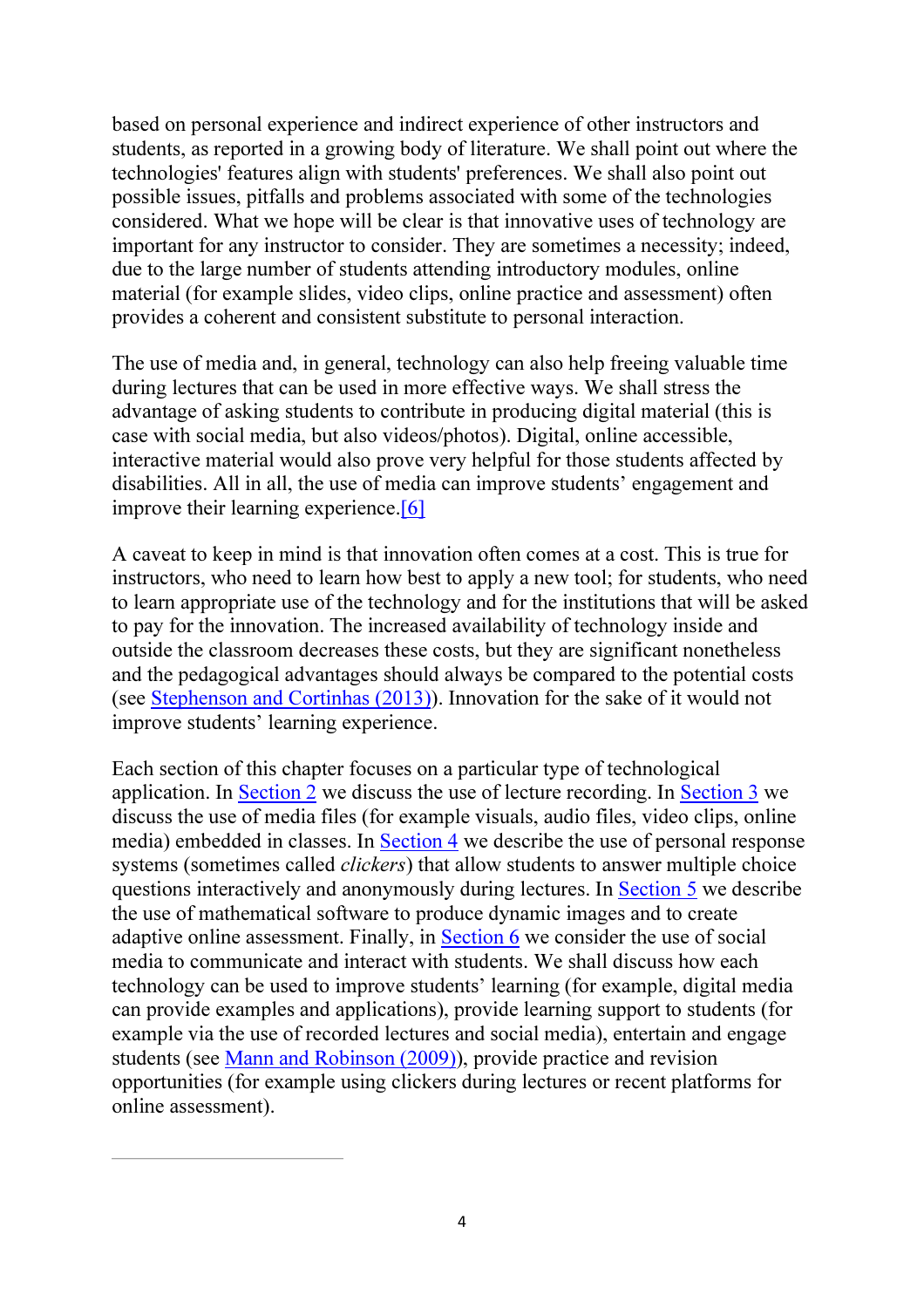[1] https://www.jisc.ac.uk/news/digital-savvy-students-offered-5k-grants-20-may-2013

- [2] https://www.jisc.ac.uk/guides/what-students-really-want
- [3] https://www.jisc.ac.uk/guides/using-technology-to-improve-curriculum-design
- [4] See for example https:/www.jisc.ac.uk/guides/online-learning
- [5] See, for example, Watts and Schaur (2011) and Goffe and Kauper (2014).
- [6] See Manochehr (2006), Olczak (2014), Raymond et al. (2008).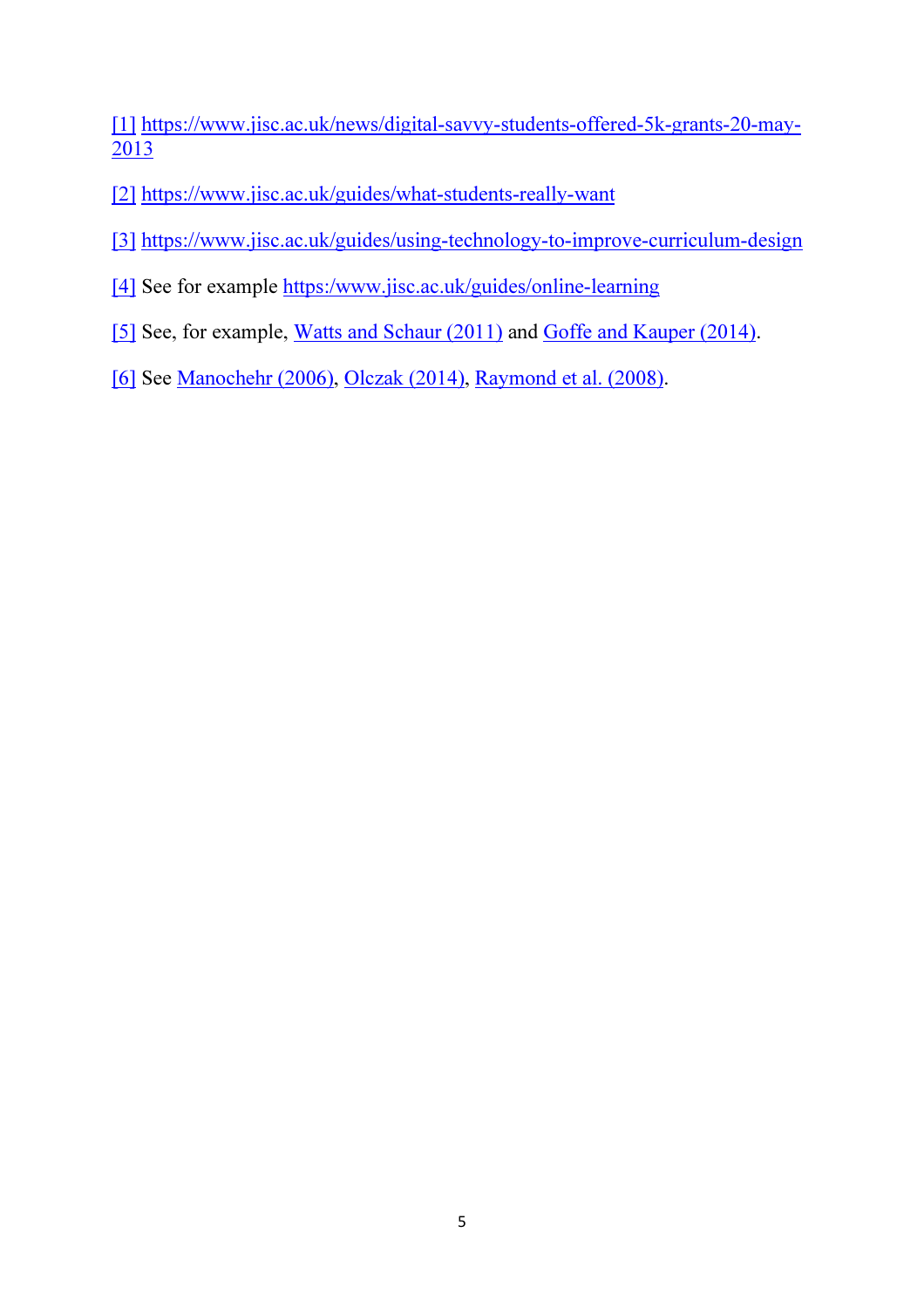# 2. Lecture recording

Lecture recording allows instructors to capture lectures as a media file that is then released online to students. The technology varies. Sometimes the system films the instructor and their presentation. The advantage of this is that it records a very realistic lecture experience.[1] On the other hand, the disadvantage is that the instructor is kept close to the podium and this may result in less engagement with the students in the room. Nevertheless, the technology continues to advance, for instance using cameras that follow the instructor's movements in the room.

Other systems, instead, capture only the slides of the presentation given in the lecture, together with the audio recorded using a microphone. While these recordings may tend to feel less personal and interactive, they may give the instructor more flexibility (a wireless microphone also gives more freedom of movement) and induce a more natural teaching experience since instructors do not need to worry about how they look on camera.



| Faculties & Schools<br>Lectures<br>Home             | My videos Help       |                                   |              |
|-----------------------------------------------------|----------------------|-----------------------------------|--------------|
| Home / Lectures / ECON30820 - Business Economics II |                      |                                   |              |
| Home                                                |                      | ECON30820 - Business Economics II |              |
| Courses                                             | Videos of the series |                                   |              |
| ECON30820 - Business Economics II                   |                      | ECON30820 - 17-Mar                | Mar 17, 2015 |
| ECON30820 - 17-Mar                                  |                      |                                   |              |
| ECON30820 - 10-Mar                                  |                      | ECON30820 - 10-Mar                | Mar 10, 2015 |
| ECON30820 - 03-Mar                                  |                      |                                   |              |
| ECON30820 - 24-Feb                                  | <b>TIMOGRAPHIA</b>   |                                   |              |
| ECON30820 - 10-Feb                                  |                      | ECON30820 - 03-Mar                | Mar 3, 2015  |
| ECON30820 - 03-Feb                                  |                      |                                   |              |
| ECON30820 - 27-jan                                  |                      | ECON30820 - 24-Feb                | Feb 24, 2015 |
|                                                     |                      |                                   |              |
|                                                     |                      |                                   |              |
|                                                     |                      | ECON30820 - 10-Feb                | Feb 10, 2015 |
|                                                     |                      |                                   |              |
|                                                     |                      |                                   |              |

Lecture recordings offer numerous potential advantages. Recordings may provide useful support to those students who have missed a lecture. Also, since videos can be paused, rewound and fast-forwarded, students can revise multiple times particularly challenging aspects of the material covered during lectures. Indeed, recordings can be useful for revision in general before an important piece of assessment.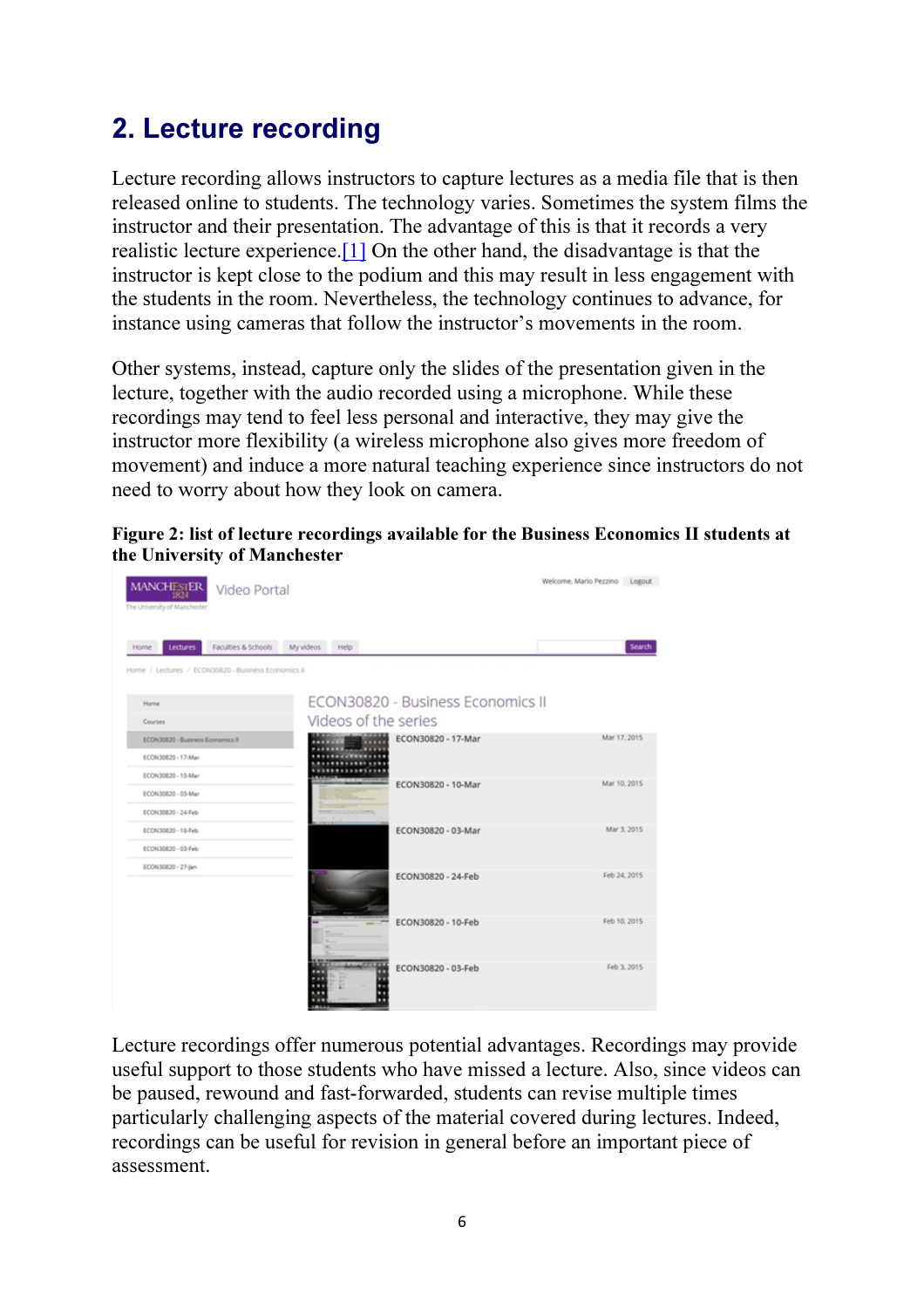In what follows we consider two questions. First, we discuss whether students value, and indeed use, recordings. Second, we discuss whether instructors value the use of recordings.

### Do students use and value recordings?

In practice, there are important questions that each instructor should consider when releasing a lecture recording. For example, do students use recordings? When and how? What is students' willingness to pay for recordings? What are the effects that these media have on students' performance? These issues have been explored in the literature.

Agarwal and Day (1998) showed that various forms of internet enhancement to teaching (email, discussion boards, etc.) may have a positive effect on students' performance. Flores and Savage (2007) and Savage (2009) studied economics students' demand for recordings and the effect of recorded lectures on their performance. Specifically, Flores and Savage (2007) considered a type of recording that films the instructor and requires them to stay close to a podium. The authors used choice experiment data to estimate economics students' willingness to pay for recorded lecturers compared to instructor movement away from the podium. The analysis showed that groups of students have different willingness to pay for recordings. In particular, those who appreciate recordings were willing to pay an additional \$90. The authors, in addition, found a positive correlation between the use of recordings and exam grades.

Savage (2009) studied the effects of the release of recordings on an intermediate microeconomics module and found a positive, but not significant, effect on students' performance. It is important to notice that Flores and Savage (2007) and Savage (2009) considered rather small sample sizes. A larger sample size was considered in Chen and Lin (2012). They studied the relationship between the use of recorded lectures and exam performance among 312 microeconomics students in Taiwan. They showed that particular groups of students are more inclined to use recordings. In particular, students who tend to skip most classes and male students are more likely to access recorded lectures. In general, most students tend to access the recordings just before exams. The authors showed also the existence of a significant and positive relationship between the use of recorded lectures and grades.

In general, when asked, students tend to report that they appreciate the opportunity to be offered lecture recordings, claiming that they are a valuable support to their learning and revision. Interestingly, students' claims reported in surveys may not correspond to the actual willingness to pay for a service. Taplin et al. (2011) estimate the willingness to pay of accounting (UG and PG) students for recordings. While students claimed to appreciate the resource, only a small number of them would actually be willing to pay for it. The authors also found out that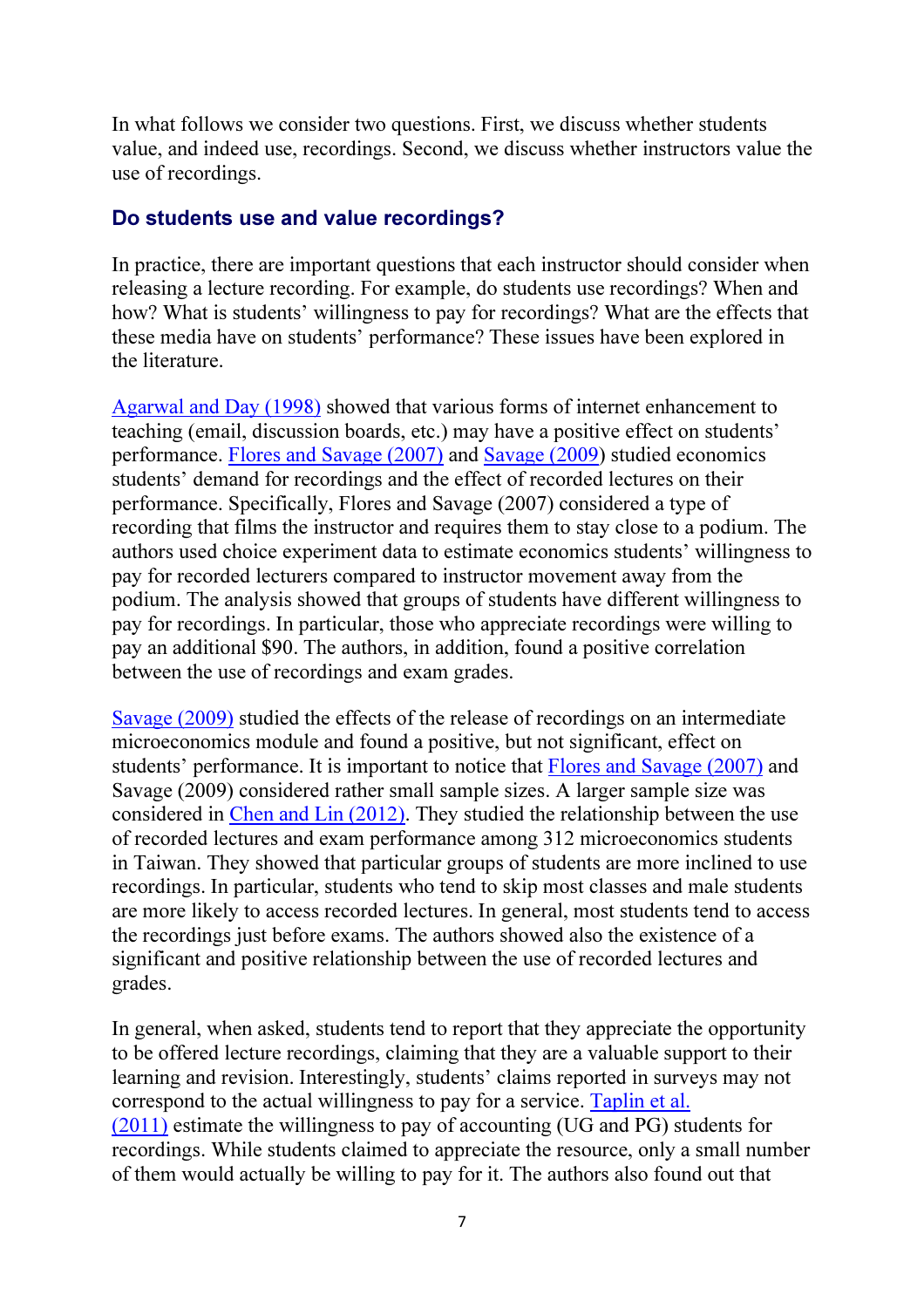many students in reality did not access the recordings regularly. What Taplin et al. highlight is the need for a deep understanding of students' willingness to pay and their use of recordings.

Elliott and Neal (2016) used a revealed preference approach to answer these questions. The authors monitored for two years the frequency of access to recordings, the time of day and the length of viewing for students taking a large year 1 economics module. They identified spikes in access in the days before pieces of assessment were released. They also detected regularities in the use of the lecture recordings. Interestingly, the authors reported a significantly higher use (84% and 95% in each respective year) of the resources than previously reported in the literature.[2] The authors argued that lecture recordings are treated by students as a supplement to lectures rather than a perfect substitute. Finally, they mentioned how lecture recordings may provide invaluable support to students with special learning needs. Indeed, instructors should not forget that such students may welcome the opportunity to pause or go multiple times over a lecture.

Jones and Olczak (2016) studied the effect of lecture recording on the cohort of a large introductory economics module taught in a Business School.[3] They showed that students' performance in other modules and previous economics experience are the key determinants of performance. Lecture recording, nonetheless, tends to help counteract the lack of previous economics experience of some students.

Sometimes students may be asked to contribute to a lecture. In particular, they may be asked to present in front of the class. In this type of situation lecture recordings may become a powerful tool to improve students' confidence, communication and presentation skill.[4] Students would be able to watch the recording of their presentation and, accompanied by feedback from the instructor and the rest of the class, can learn and improve their communication skills.

#### Do instructors use and value recordings?

While evidence appears to point toward a general appreciation by students of the resource and a positive effect on their performance, instructors may sometimes be uncomfortable with lecture recording. In general, their reasons are that recordings may have a significant negative effect on students' attendance and instructors' performance may be affected by the awareness that they are being recorded. Regarding the first issue, evidence is inconclusive about whether release of recordings affects lecture attendance.[5] In addition, we would invite instructors to consider whether lecture attendance should be valued *per se*. In other words, is a reduction in lecture attendance necessarily a problem (especially when evidence seems to show that students' performance is nonetheless positively affected by the recordings)?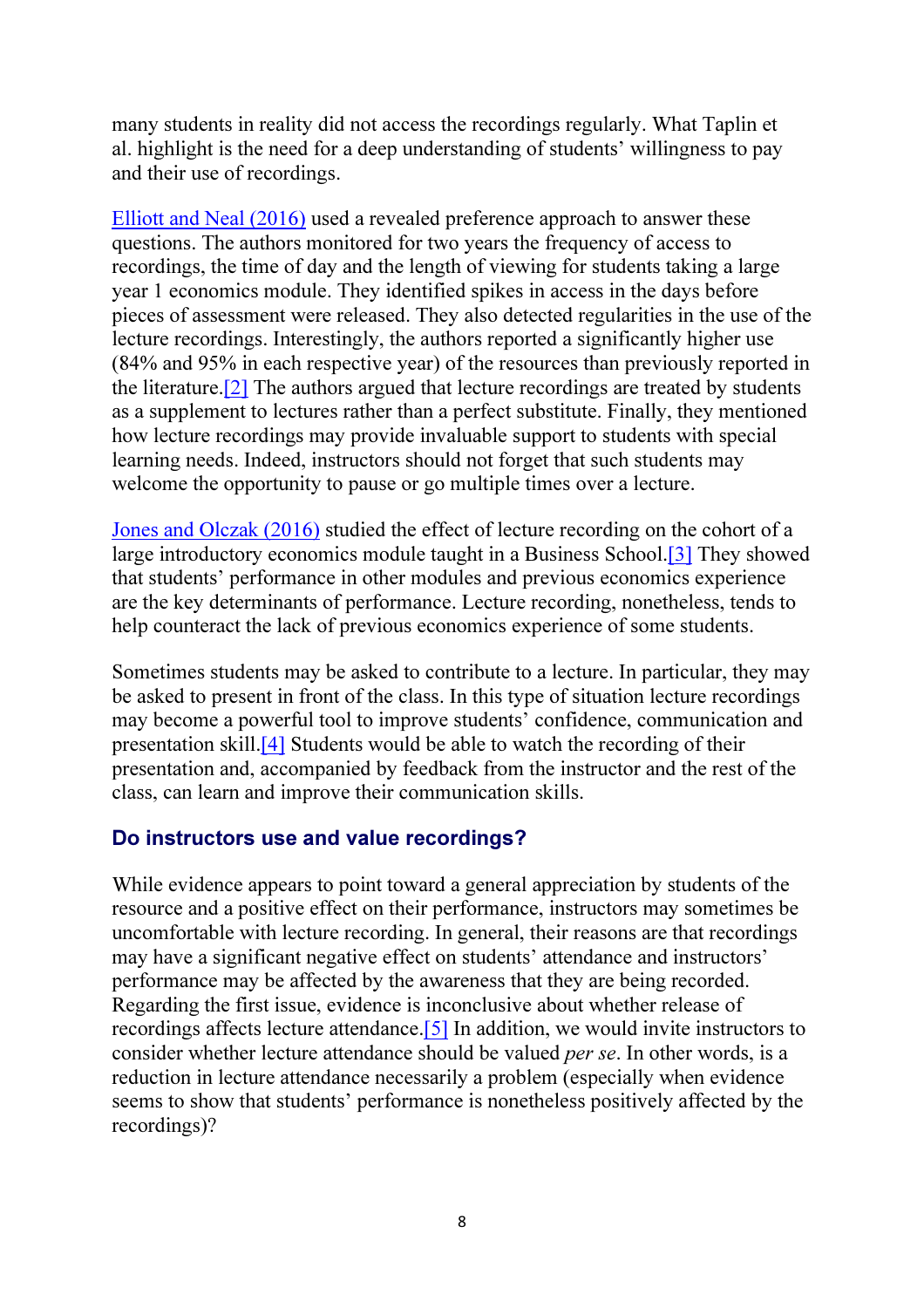We see two considerations that need to be discussed. First, students will be inclined to attend lectures that provide some element of useful interaction. A lecture based on a one-way delivery of information would be completely captured by a recording and students would have no incentive to attend. For this reason, the use of technological innovation (some of which we shall discuss in this chapter) that allows instructors to better interact with students would prove to be an excellent ally to the instructor who values lecture attendance and interaction. Second, if the students almost exclusively learning from recordings are able to perform at least as well as those students who attend the lectures, this may imply that module assessment may need some re-thinking. In particular, assessment should be tailored in a way to favour critical thinking, discussion and communication skills. In other words, if students knew that they will be assessed on their critical understanding of the subject and lectures provided a platform for critical discussion and interaction, then students would be incentivised to attend lectures and recordings would be a very useful supplement, but not a substitute, to classroom teaching.

Instructors should also try to overcome the fear that their performance may be negatively affected by the awareness that their words and teaching are being recorded. Indeed, even if institutional lecture recording were not in place, nowadays students possess portable technology to record lectures. It is a fact that our teaching is already being recorded, even without our knowledge or consent. It would be, then, advisable if instructors embraced the fact and used the recordings as an opportunity to improve their delivery.

A final note on lecture recording. There may be some legal considerations that should be taken into account, especially when students present during lectures.[6] We advise instructors to seek advice from their institution's eLearning support.

[3] See also Davis et al. (2009), Al Nashash and Gunn (2013) and Woo et al. (2008) for similar contributions in engineering departments.

<sup>[1]</sup> See Flores and Savage (2007).

<sup>[2]</sup> See also Andrews et al. (2013).

<sup>[4]</sup> See Smith and Sodano (2011).

<sup>[5]</sup> See Toppin (2011).

<sup>[6]</sup> https://www.jisc.ac.uk/guides/recording-lectures-legal-considerations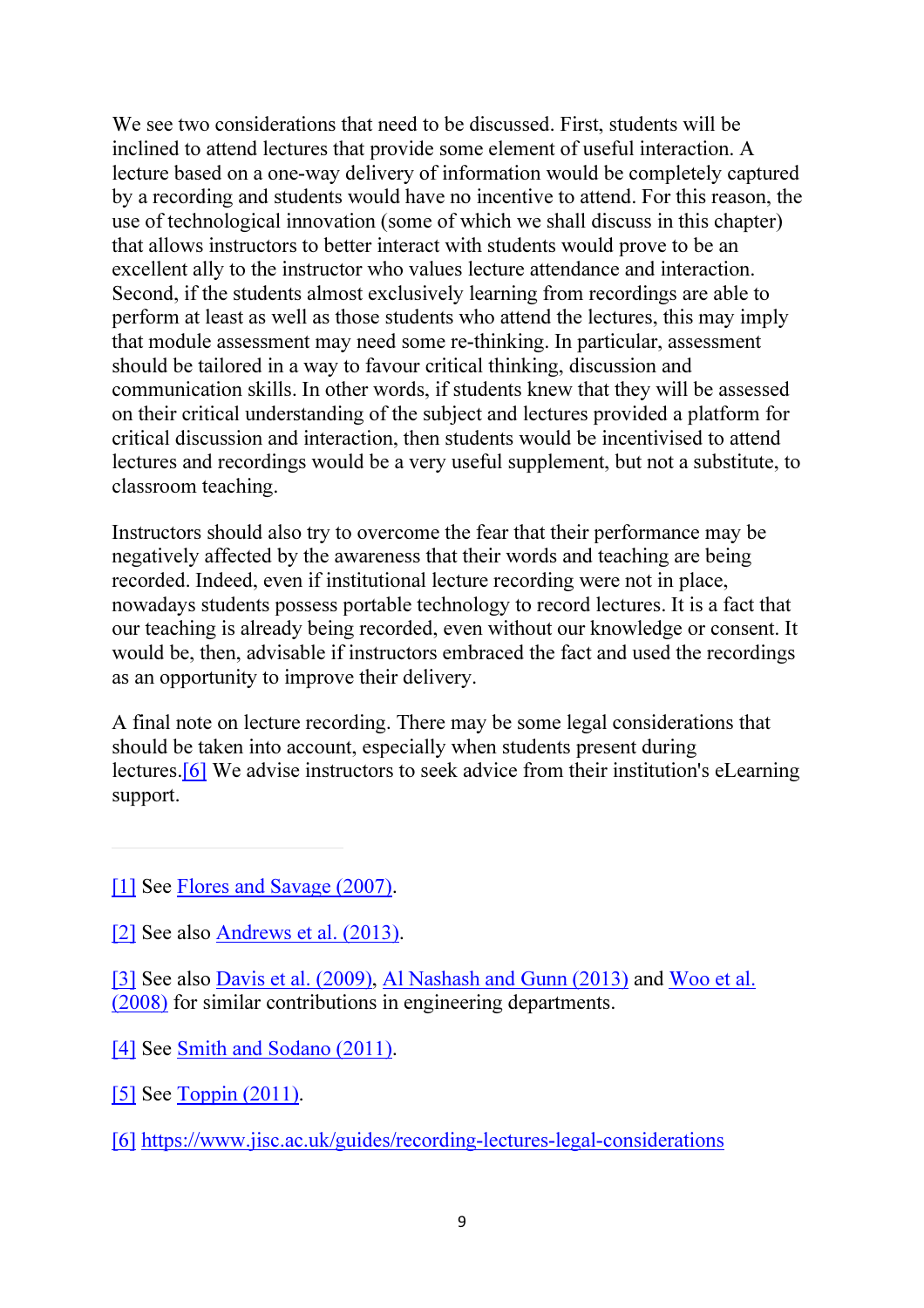# 3. Digital media

Nowadays, technology allows instructors to produce more effective and engaging digital media at ever lower cost. Instructors may decide to release digital media for various reasons. Ultimately, media can help students with understanding difficult concepts, they engage their attention and entertain, and, if used in a *flipped classroom*, free valuable lecture time for discussion and interaction.

### Digital media and flipped classrooms

In a *flipped classroom* (see Lage et al. (2000), Yamarik (2007), Bishop and Verleger (2013) and Roach (2014)), students are expected to watch videos (or any other type of digital resource) before coming to class, replacing time that would be spent in a conventional lecture. Specifically, video can convey essential information that may be a prerequisite to a specific lecture, including dry and technical material such as the proof of a theorem, solutions to long exercises, etc. Particularly abstract or complicated concepts may be best conveyed using visual support (see for example Vazquez and Chiang (2014)) such as video and dynamic plots produced using mathematical software. This would free time during contact hours to test students' understanding and to discuss more advanced and engaging material, including real life examples and applications.

Before providing a critical description of types of media that can be used, we offer a general caveat. It is important to make sure that students understand when and why they are expected to access particular media. They have to know what they are required to do and what role the media play toward their learning. In other words, instructors need to make sure that media that are deemed essential for the learning of students are clearly indicated (for example with the description accompanying the link on the learning environment). In addition, students need to be told when and why they are expected to access the media. Flooding lectures and virtual learning environments with digital media without providing guidance would be confusing and counterproductive.

#### Figure 3: example of media available in the virtual learning environment Blackboard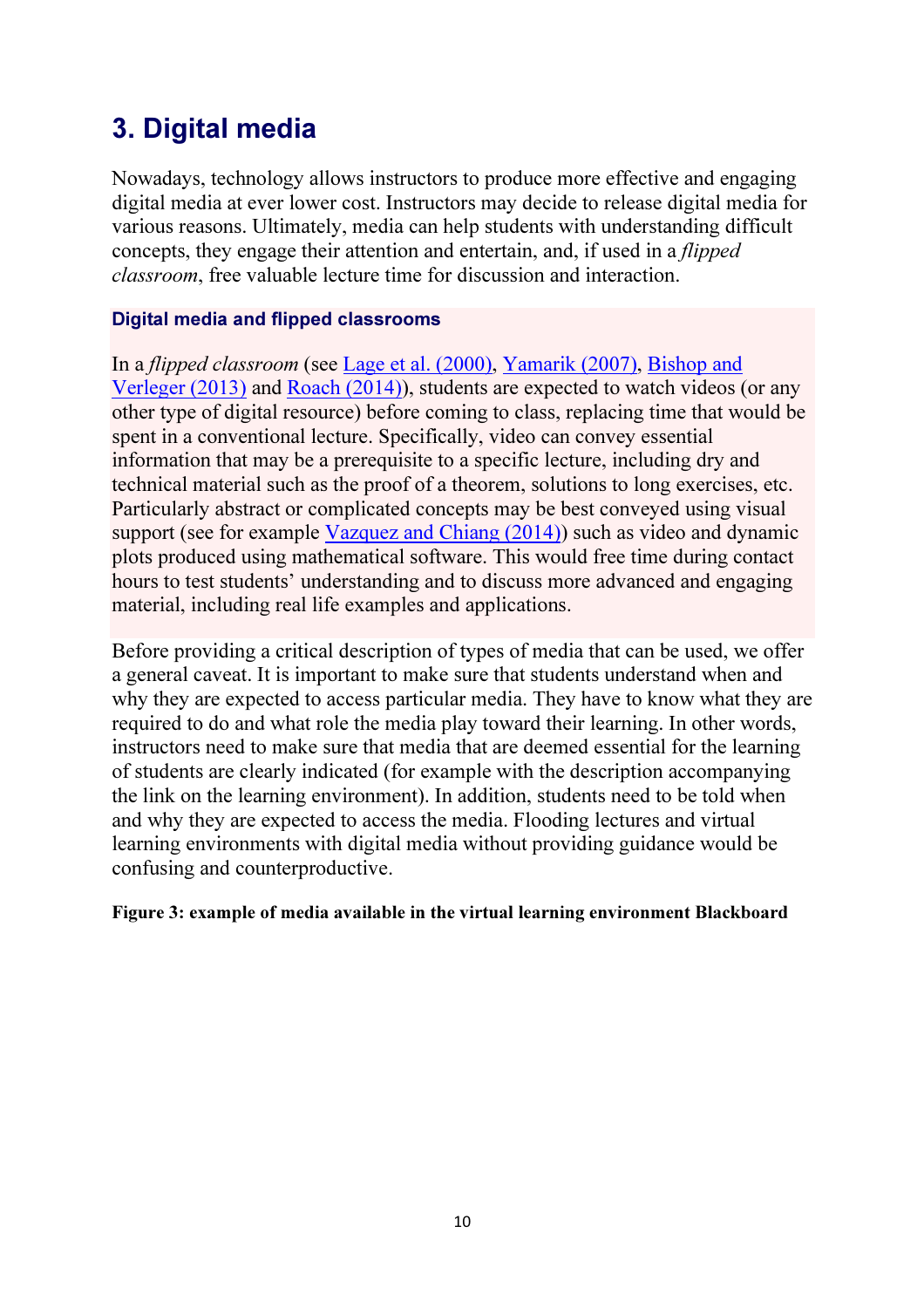

In what follows we discuss the advantages and disadvantages of various types of digital media that could be produced and released to students.

# Audio files

The advantage of audio files (for example MP3) is that they are easy and cheap to create and they can be easily accessed by students.[1] For example, standard mobile phones would allow instructors to create audio files and students to play them in environments where other forms are learning are not feasible, such as while running or at the gym). Audio files can provide an introductory description of a lecture or a topic, or personalised feedback on the work submitted by students[2]. It is important to keep in mind the possibility that students with hearing disabilities may be part of the cohort. In this case, instructors should make sure to provide the same information contained in the audio files using a visual medium. Disability support colleagues can advise on alternatives.

# Visual material

Learning via visual experience tends to be effective and long-lasting.[3] Visual media can provide accessible, immediate and sometimes interactive information. Photos, diagrams, graphs can be easily created [4], outsourced [5] and shared with students, whether as part of a lecture presentation or linked in their own right. To be most effective, visual media should be effectively labelled and properly integrated in the presentation (for example adequately introduced and accompanied by text/audio description).

Pictures with humorous content, sensitively chosen, can entertain and engage in an otherwise long and technical section of a lecture.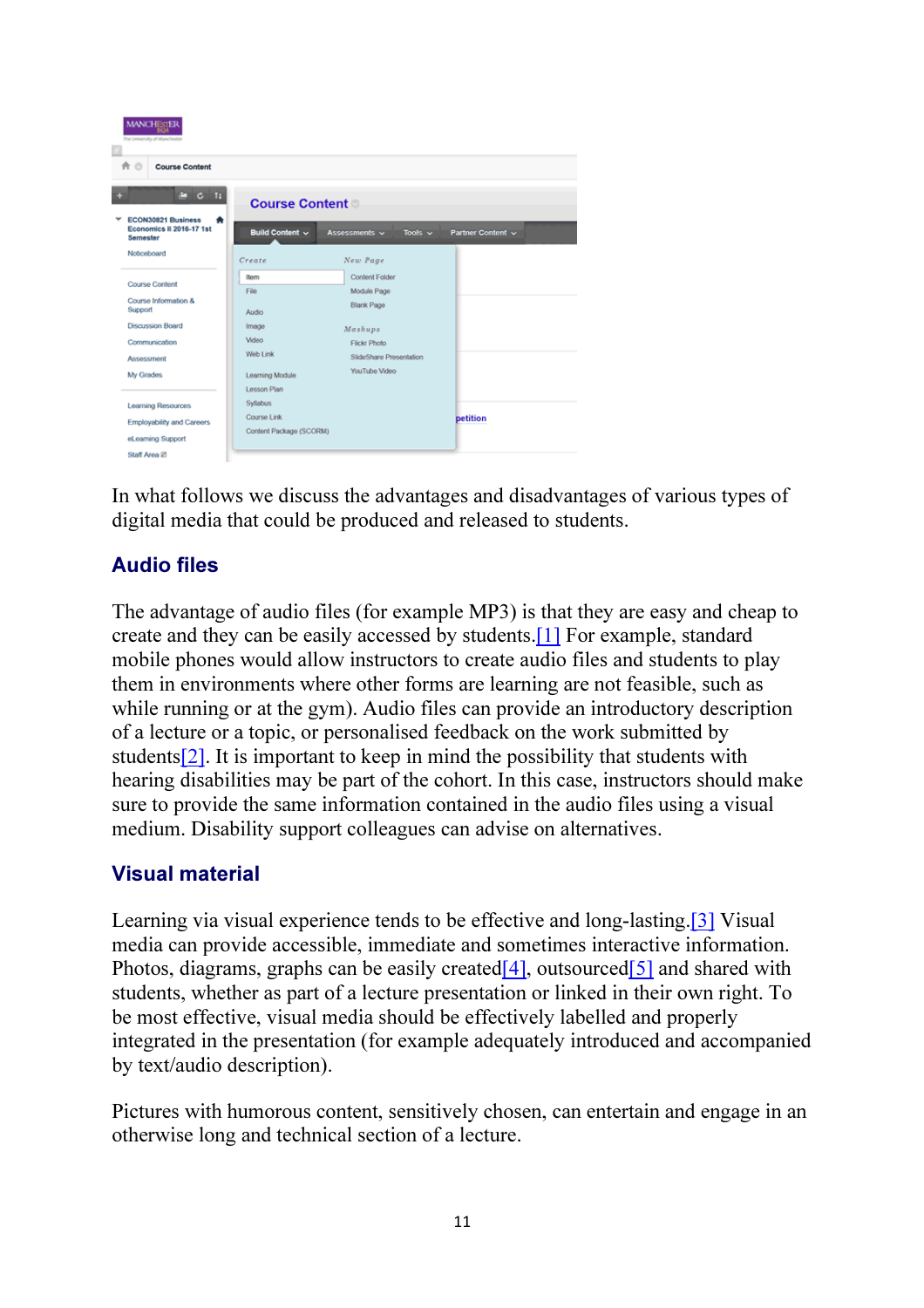Figure 4: a humorous description of elementary functions according to the "maths dance"



# Videos

As well as images and audio files, economics-related videos are increasingly available online to instructors and students. Online videos on statistics and mathematics are provided via, respectively, the DeSTRESS[6] and Metal<sup>[7]</sup> projects. Videos from public sources (for example YouTube) can be embedded in virtual learning environments and support the other course material, by illustrating an aspect of it or by providing an alternative mode of explanation.

| Figure 5: examples of Youtube videos uploaded on Blackboard for the Advanced |
|------------------------------------------------------------------------------|
| Mathematics students at the University of Manchester.                        |



In addition, videos can stimulate discussion, if played in suitably equipped lecture rooms. It is advisable that, before playing a video during lectures, instructors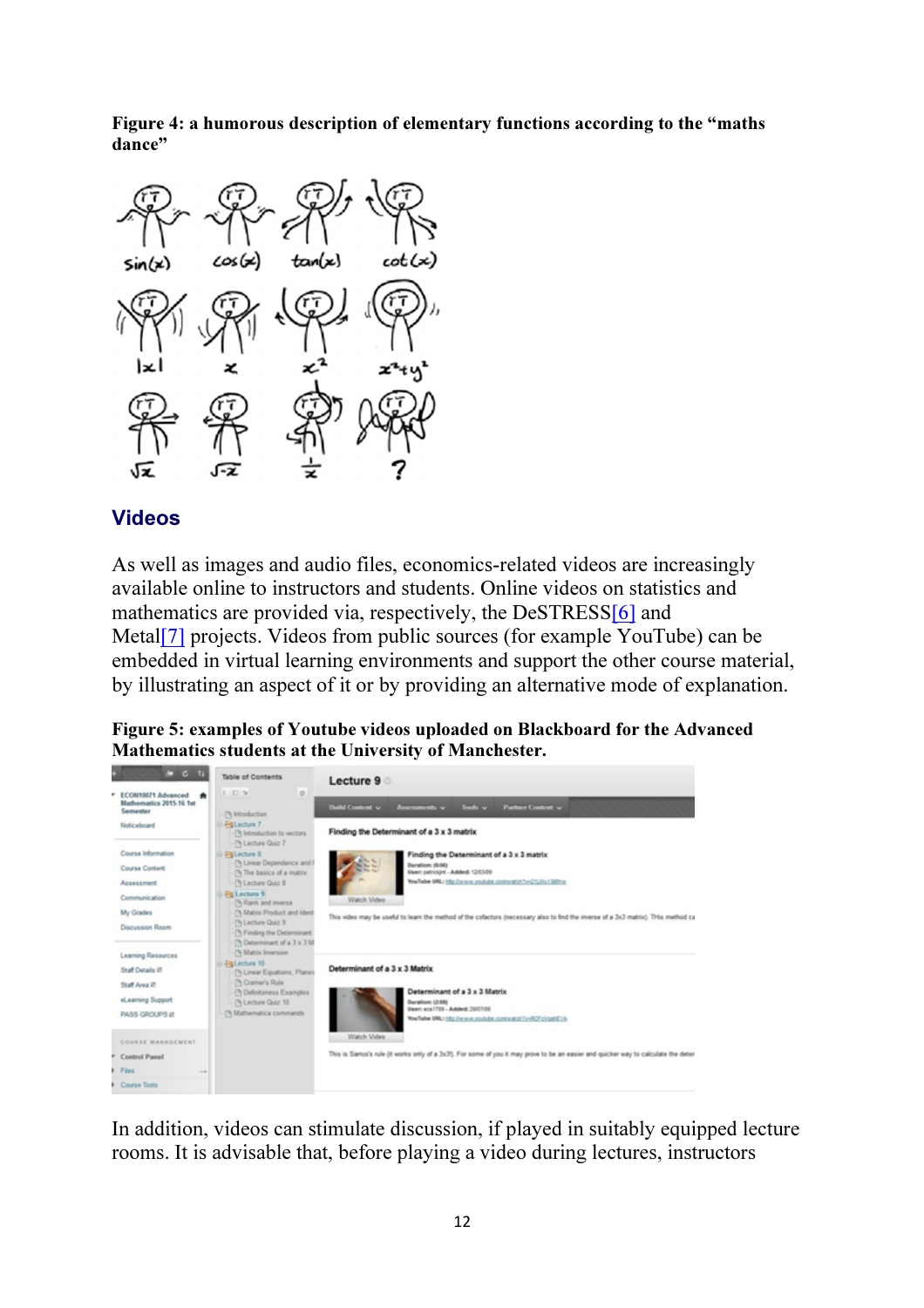provide some preliminary information to students, for example asking them to consider specific issues that will be then discussed after the end of the video.

It is well-known that the attention span of individuals is significantly less than the one hour of a standard lecture. A video can break up the monotony and re-engage students.

#### Economics in popular culture

There is an increasing number of sources providing videos that convey economics concepts via the medium of popular culture. For example, Dirk Mateer's site provides a large number of economics-related videos making use of pop culture examples. A list of "distractions" (including films, video clips and songs) for economics students and instructor is also available on the StudyingEconomics.ac.uk site. There are also sites that present economics concepts using clips from popular TV series. See, for example, The Economics of Seinfeld, Economics of "The Office" or, more recently, Bazinganomics which provides clips from the popular show "The Big Bang Theory" where economics/mathematics concepts are mentioned or hinted at.

Figure 6: the homepage of Bazinganomics. Bazinganomics HOME MICEO CUPS MACEO CUPS CHARACTERS HOW TO TEACH. CALLS Teaching Economics with CBS's The Big Bang Theory Q Search **Welcome to Bazinganomics!** If you're not one of the 1938 million viewers tuning in weekly to CRS's "The Big Band Theory" you've probably heard aboot the zany show, which ranks as TV's most popular sitcom. Bazinganomics (a play on the show's character Sheldon Cooper's catchphrase 'BAZINGA') is an economics pop culture teaching project being continually improved upon by teaching specialists from around the country. The purpose of Bazinganonics is to provide educators with video clips from a popular television program that can be used in the classroom to help facilitate engagement. We hope that Bazinganomics will help instructors show students that economics is everywhere, even in a show all about physics! **FEATURED** Jennifer Glickman WHAT CAUSED THE HEART CATS: AN ECONOMIC BAD A SLIGHTLY-USED IPOD ATTACK? Rai finds a neuabled (Pod that Perziy through out) Shelders most pay \$20 to get people to take his cits. the window. He decides he is going to sell it on Howard's morn passes out after learning about eBay as 'slightly used.' Howard and Bernadette's engagement.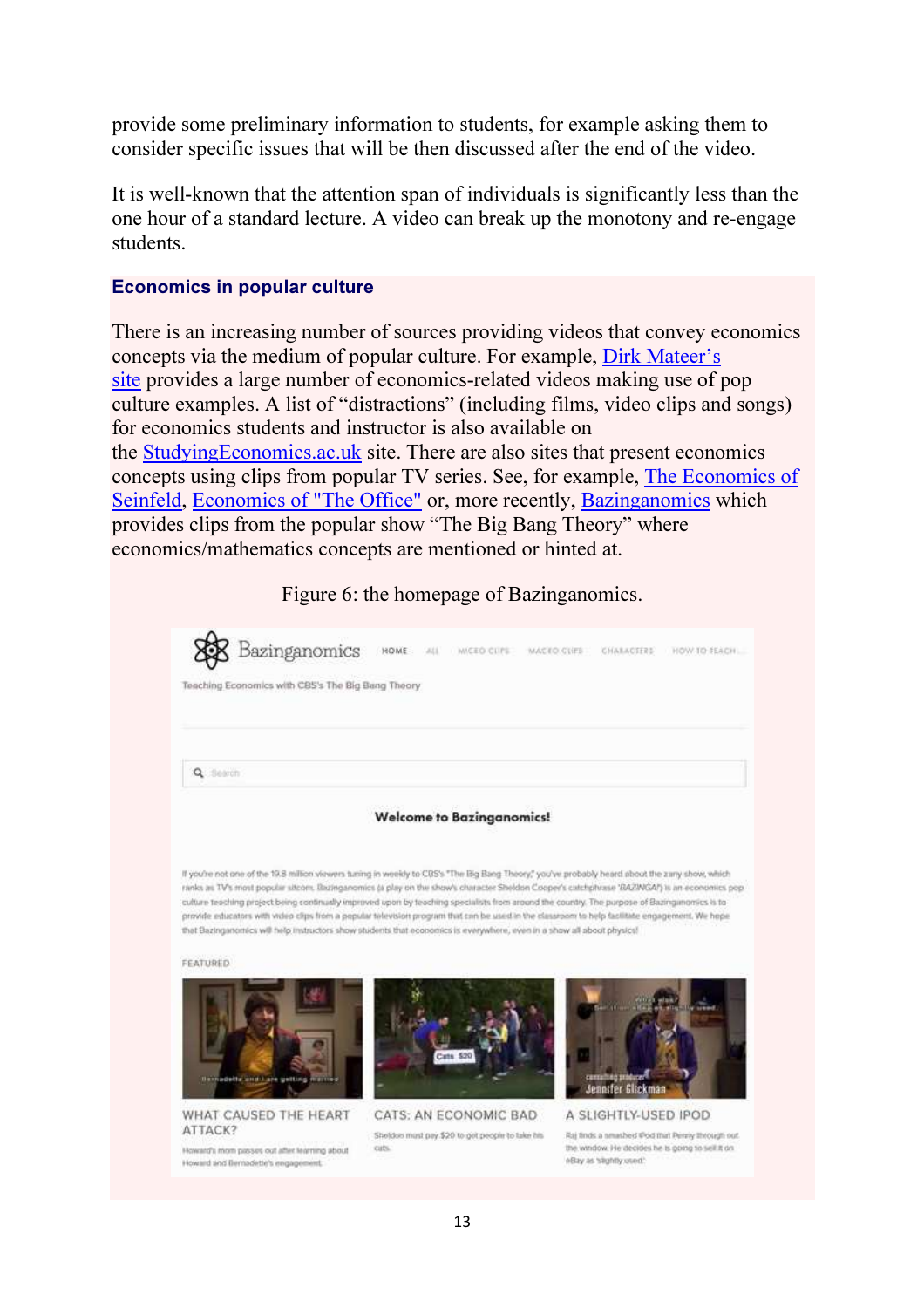With these and similar sources, there is a potential to find a clip that lightens the tone and re-engages students (if that is needed) while still connecting to the content of the lecture.

### Homemade videos

Instructors do not need necessarily to outsource videos. Advancements in hardware (for example the increasing affordability of tablets provided with a stylus pen) and software[8] allow instructors to create their own videos, populate their own YouTube channels and, ultimately, provide material that students can access online or download. For example, preliminary introductions to a topic, proofs of theorems, or solutions to exercises can be all captured in a video for students to watch before the lecture. As well as providing helpful support to students that complements the lecture, videos also free up contact time for interaction and discussion of more advanced and engaging material, including real-world applications.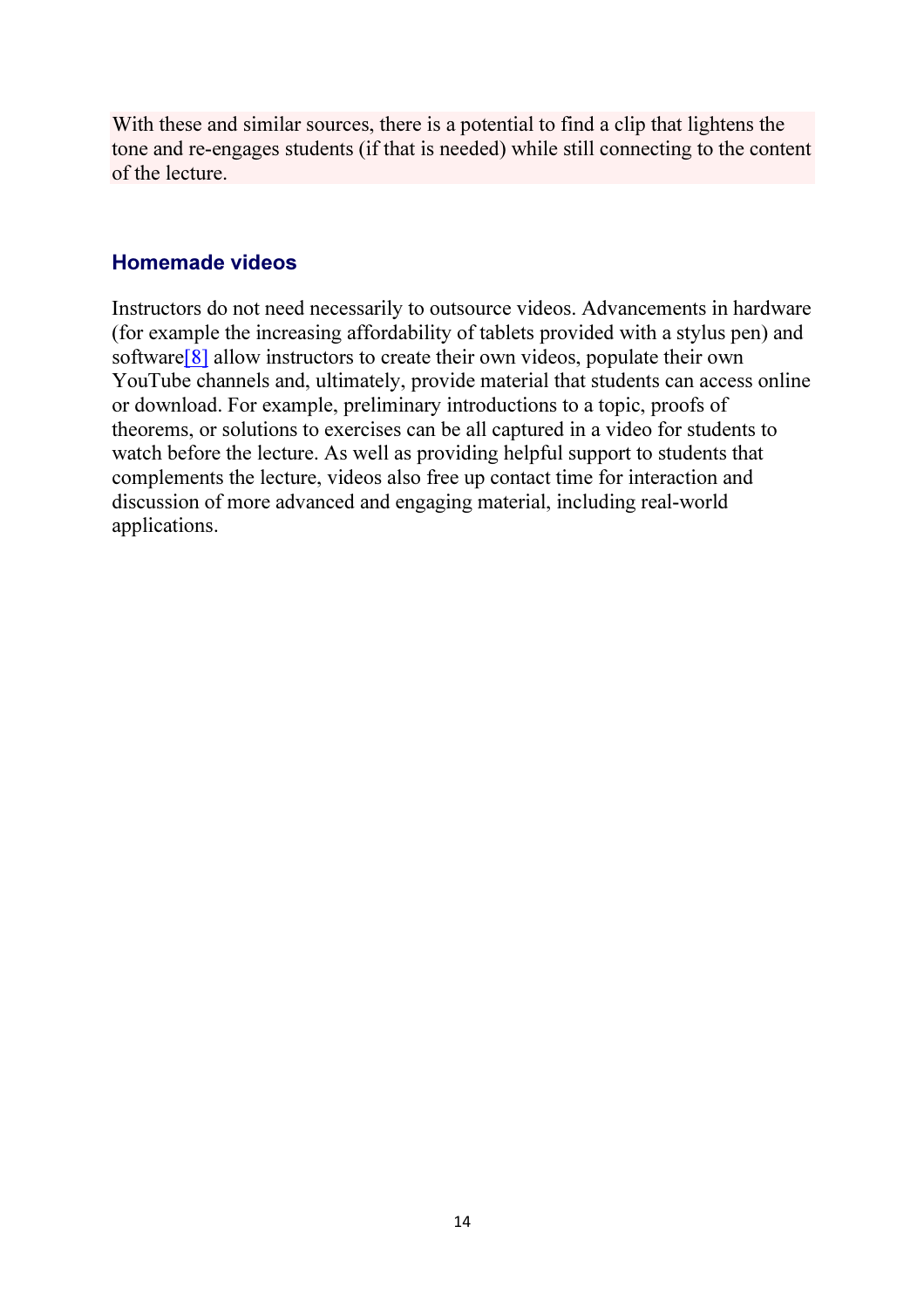#### Figure 7: Videos on oligopoly theory, created with Camtasia software, available in Blackboard to Business Economics II students at the University of Manchester.



With modern smartphones and tablet devices having quite sophisticated cameras and editing software, students are in a position to produce their own audio and video material. Instructors should consider challenging student groups to create their own material applying economic concepts.[9] This involves students in collaboration, subject knowledge and information skills as well as employable communication skills. We shall discuss student-made media in some detail in Section 6.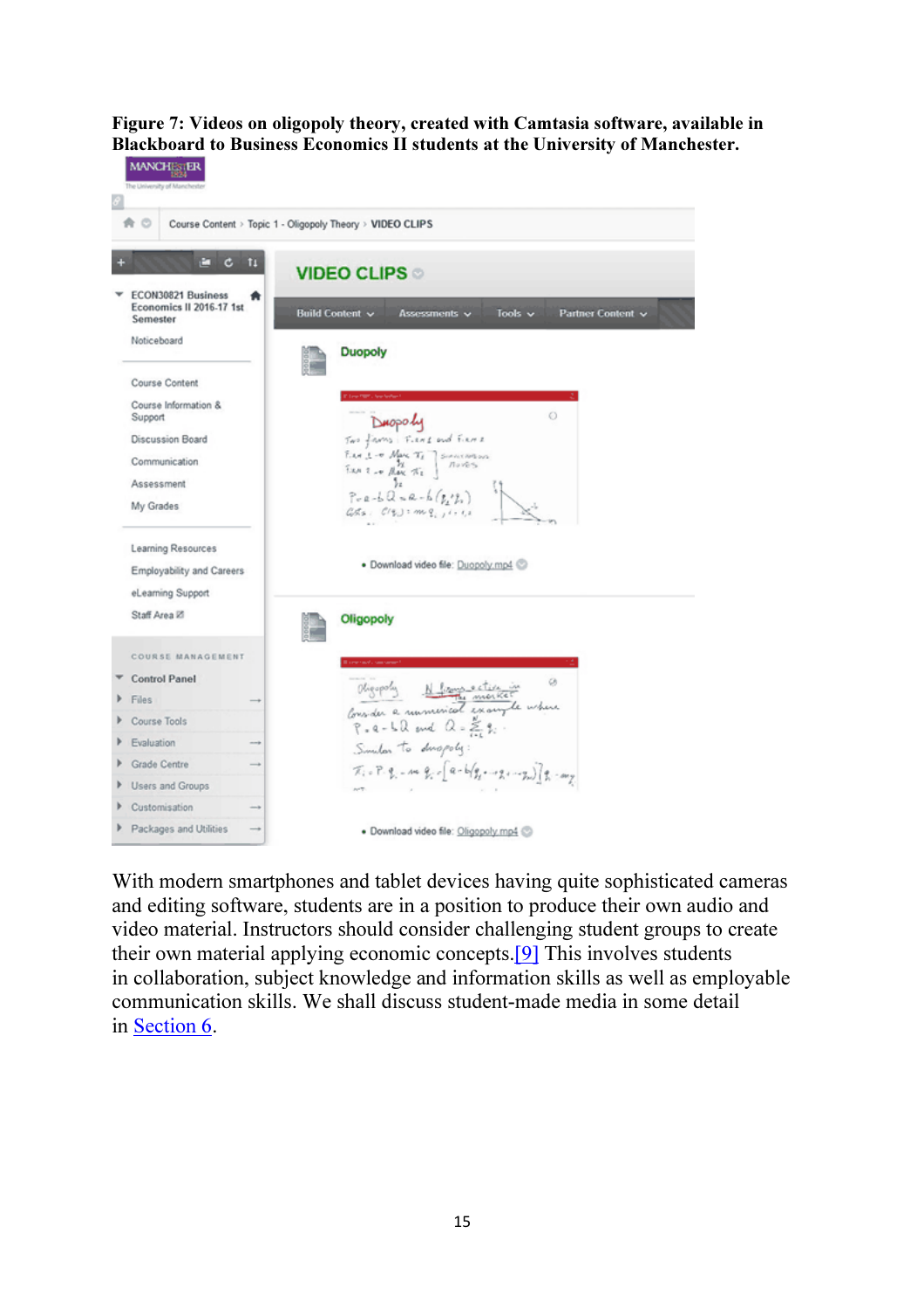

Figure 8: Recording and editing a video clip with Camtasia software

Figure 9: a flash video embedded in lecture slides for Advanced Maths students at the University of Manchester.

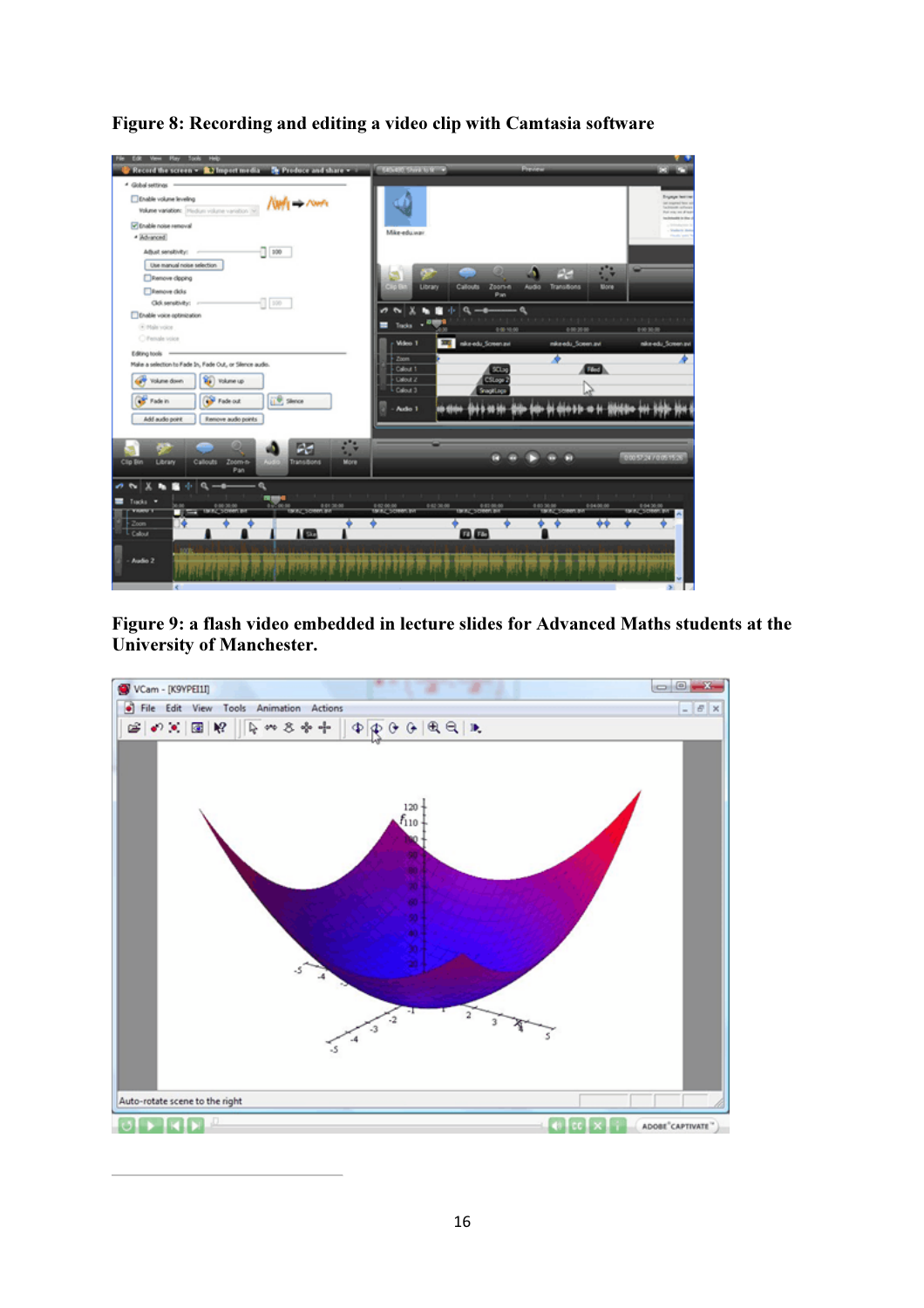[1] Text-to-speech tools help instructors to turn digital text into audio files. Textto-speech tools can be found in Microsoft Office and Acrobat Reader and plugins are available in popular internet browsers such as Google Chrome and Mozilla Firefox.

[2] Online assessment tools, such as TurnitIn (see Stephenson and Cortinhas (2013)) and the assignment tool in the virtual learning environment Blackboard allows instructors to record audio feedback for students.

[3] This pedagogical approach has been adopted by the Montessori method of teaching mathematics to primary school children. Interestingly, algebraic and geometric concepts and procedures (for example how to calculate the cube of a binomial) can be easily and effectively be taught to students using visual objects like the Montessori binomial cube. See also Vazquez and Chiang (2014).

[4] Graphs and diagrams can be created with the Microsoft Office package (or similar open source alternatives). More advanced (for example 3D plots) can be created with mathematical software such as Mathematica or Maple. Pezzino (2016) discusses the use of dynamic plots created with the software Mathematica to teach economics concepts such strategic interaction in oligopoly models.

[5] Alternatively, copyright-cleared images are easy to source from a range of collections including Pixabay, Flickr CC and Wikimedia Commons.

[6] http://www.economicsnetwork.ac.uk/statistics

[7] http://www.metalproject.co.uk/

[8] Screencast-o-matic, TinyTake or Jing are examples of screen capture software that allows instructors to add audio (such as music or their voice) to the capture of their computer screen and produce video files. Latest versions of Microsoft PowerPoint have a screen recording tool under the Insert options. Features such as video editing and online sharing in Youtube channels are also provided in applications such as Camtasia.

[9] Getting students to produce audio/visual material to be used and reviewed by their peers is in the same spirit as using wikis to create text-based material (see Stephenson and Cortinhas (2013)).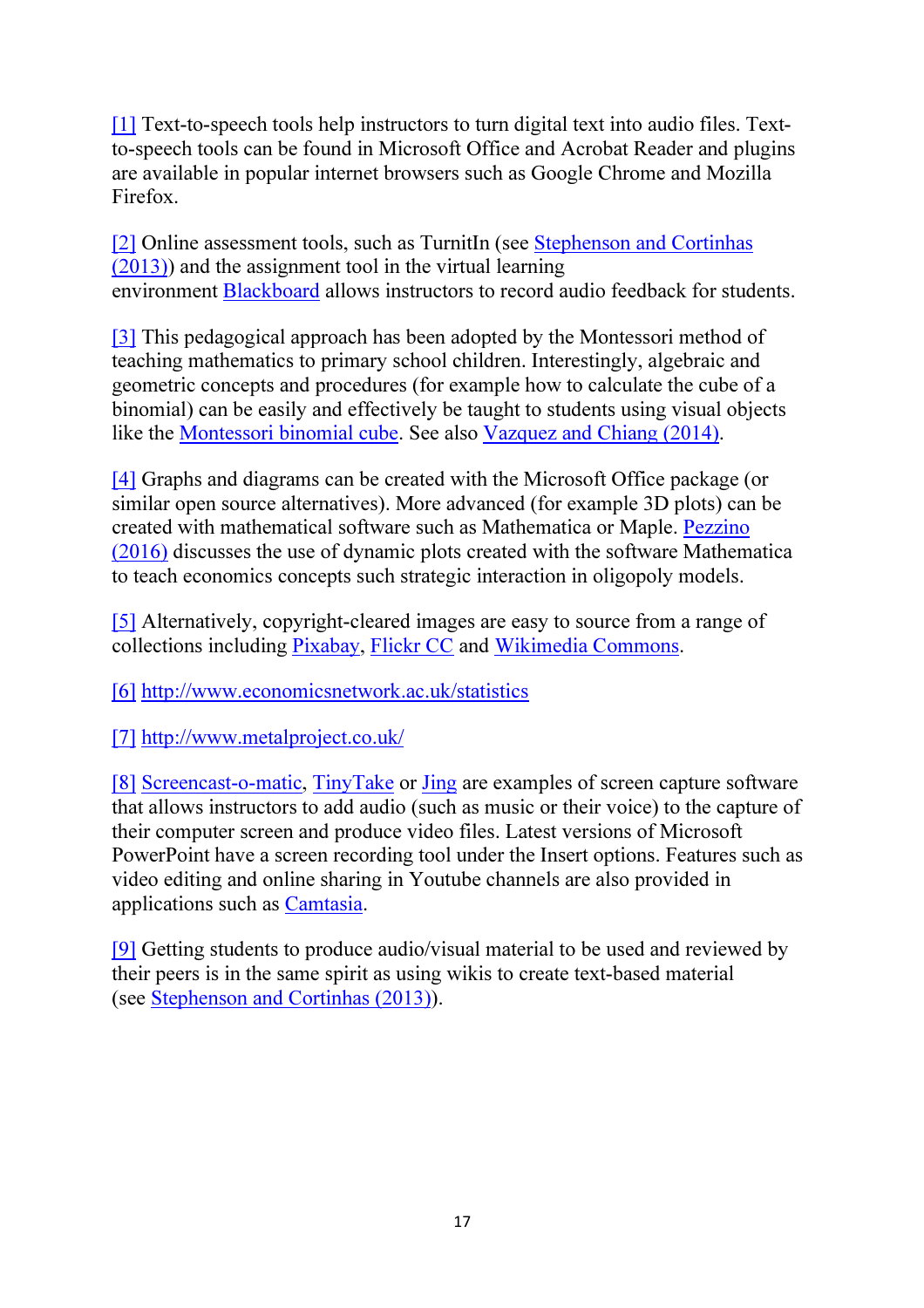# 4. Personal response systems ("clickers")

We have mentioned above the importance for students of interaction during lectures. Interaction is essential to engage and motivate students and, ultimately, to incentivize them to attend classes, especially if lecture recordings are available online.[1] Of course, interaction is not always easy, especially in larger classes. One way to interact with the class involves posing (multiple/discrete choice) questions which students answer by raising their hands or, for more variety of response, coloured cards. While commendable, this approach has at least two drawbacks. First, students' answers are not anonymous and this may affect responses. Second, it is not always easy to extract and record information from a sea of raised hands.

Fortunately, technological advancements include personal response systems that anonymously collect and record the answers of students. A popular system is TurningPoint.[2] Specifically, instructors can embed MCQs in Microsoft PowerPoint presentations which students answer using remote controls ("clickers") that have been distributed at the beginning of the lecture. These are wirelessly connected to a USB dongle on the lecture theatre PC. The advantages of clickers have been reported by various contributions in the literature. Laurillard (2013) discusses the role that questions, rather than answers, may play in encouraging understanding. Draper and Brown (2004) and Bruff (2009) stress the benefits to students' learning of giving them a more active role.



Figure 10: the PowerPoint command panel enhanced with TurningPoint features.

The software records the answers and produces reports that can be shown and discussed with the class.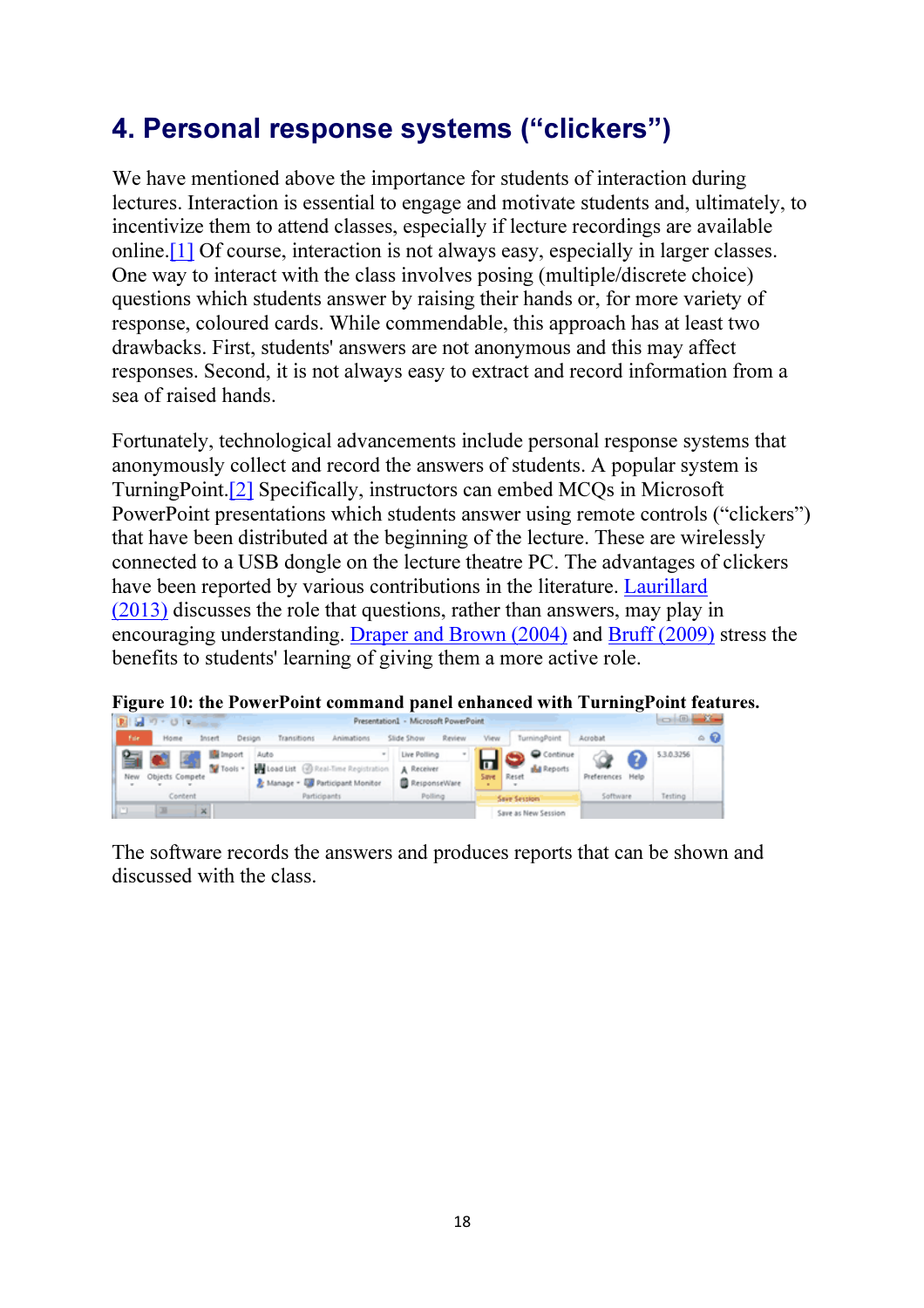Figure 11: the new QT2 handset (on the left) and a smart phone (on the right) showing the result of a poll.



Personal response systems are particularly useful when teaching large classes. Carrying, distributing and collecting a large number of (expensive) clickers may be, however, a little discouraging for many. Recently it has been noted (see Middleditch and Moindrot (2015b)) that an increasing number of students have portable devices (smartphones, tablets and laptops) with internet access during lectures. Recent software developments[3] take advantage of students' own hardware and make the use of clickers unnecessary. Essentially, students are given a web link through which they can provide answers online.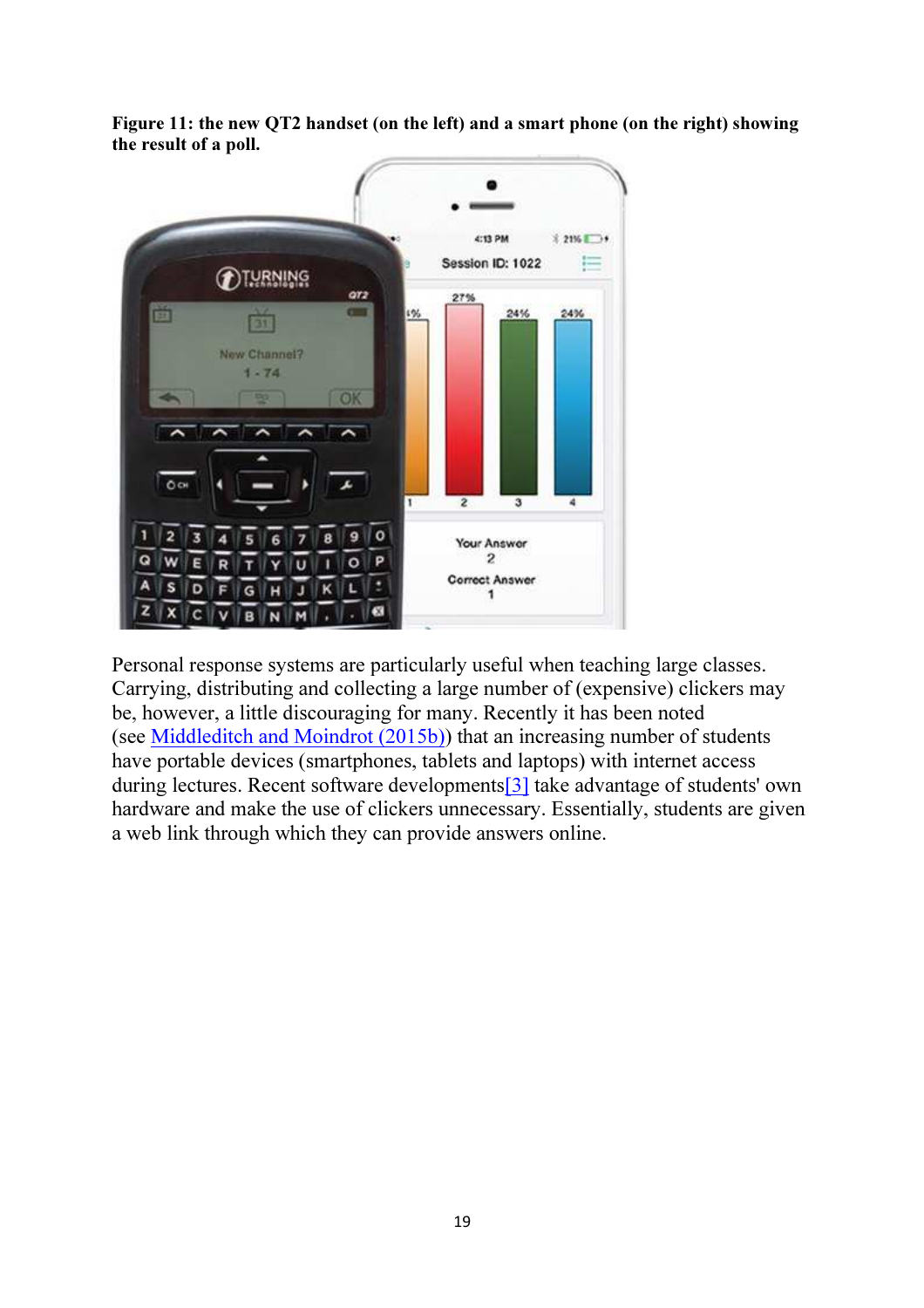

Figure 12: TurningPoint/Responseware on multiple devices.

Personal response systems can enhance a lecture in a variety of ways.[4] Of course, questions are ideal to make the lecture more engaging and interactive.[5] Instructors can ask a question at the beginning to introduce a topic, store the answers provided by students, and then ask the question again at the end of the class to see changes in students' understanding. Questions can be released at the end of a lecture or topic to recap or test students' understanding. Thanks to their anonymity, and new systems that allow free-text input, personal response systems can also collect more varied information from students, including feedback on the lecture.

#### Peer Instruction

A very interesting way to employ a personal response system is *peer instruction* (see Crouch and Mazur (2001)). Peer instruction uses structured questioning and small group discussion tasks. This approach has the potential to engage students through discussion. Employing peer instruction, Middleditch and Moindrot (2015b) discuss how personal response systems can facilitate interaction among students during a lecture. Students may be asked to discuss and motivate their answers with peers. The instructors then reiterate the questions and discuss with the class any change in the distribution of answers.

If carefully planned and adequately managed,[6] personal response systems allow instructors to engage students while providing them with useful information, practice and interaction. Well-chosen questions can enhance the lecture material, giving students another level of involvement and giving the lecturer useful feedback. In section 6 we shall discuss how instructors can also use social media to interact with students.

Student surveys report a positive evaluation of the use of clickers. Elliott (2003), in particular, describes a very positive experience related to the use of clickers in an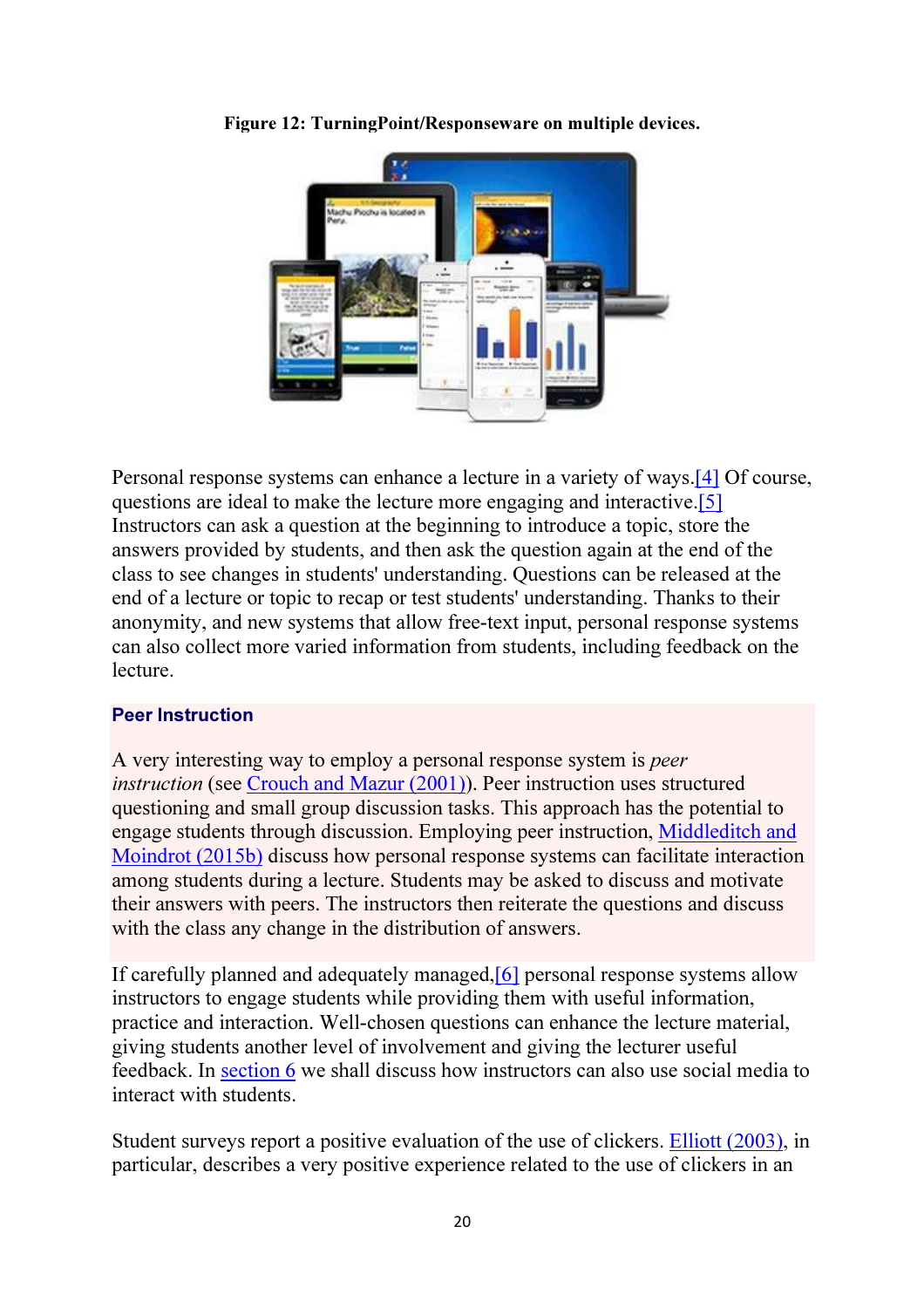intermediate microeconomics module. Similarly, Middleditch and Moindrot (2015a) point out an increasing use of student-owned devices to access the personal response system and a consistent positive effect in student satisfaction in (year 1 and year 2) macroeconomics modules.

[1] See Simpson and Oliver (2007).

[2] https://www.turningtechnologies.com

[3] There are various platforms in the market that provide solutions that allow students to submit answers using their smartphones/tablets. Among others, instructors can consider Responseware, Socrative and PollEverywhere.

[4] For a collection of case studies see: https://www.turningtechnologies.com/casestudies

[5] See Broussard (2012), Freeman et al. (2007) and Koenig (2010).

[6] Draper and Brown (2004) suggest that spending time carefully developing effective questions is essential to maximise the benefits of a personal response system.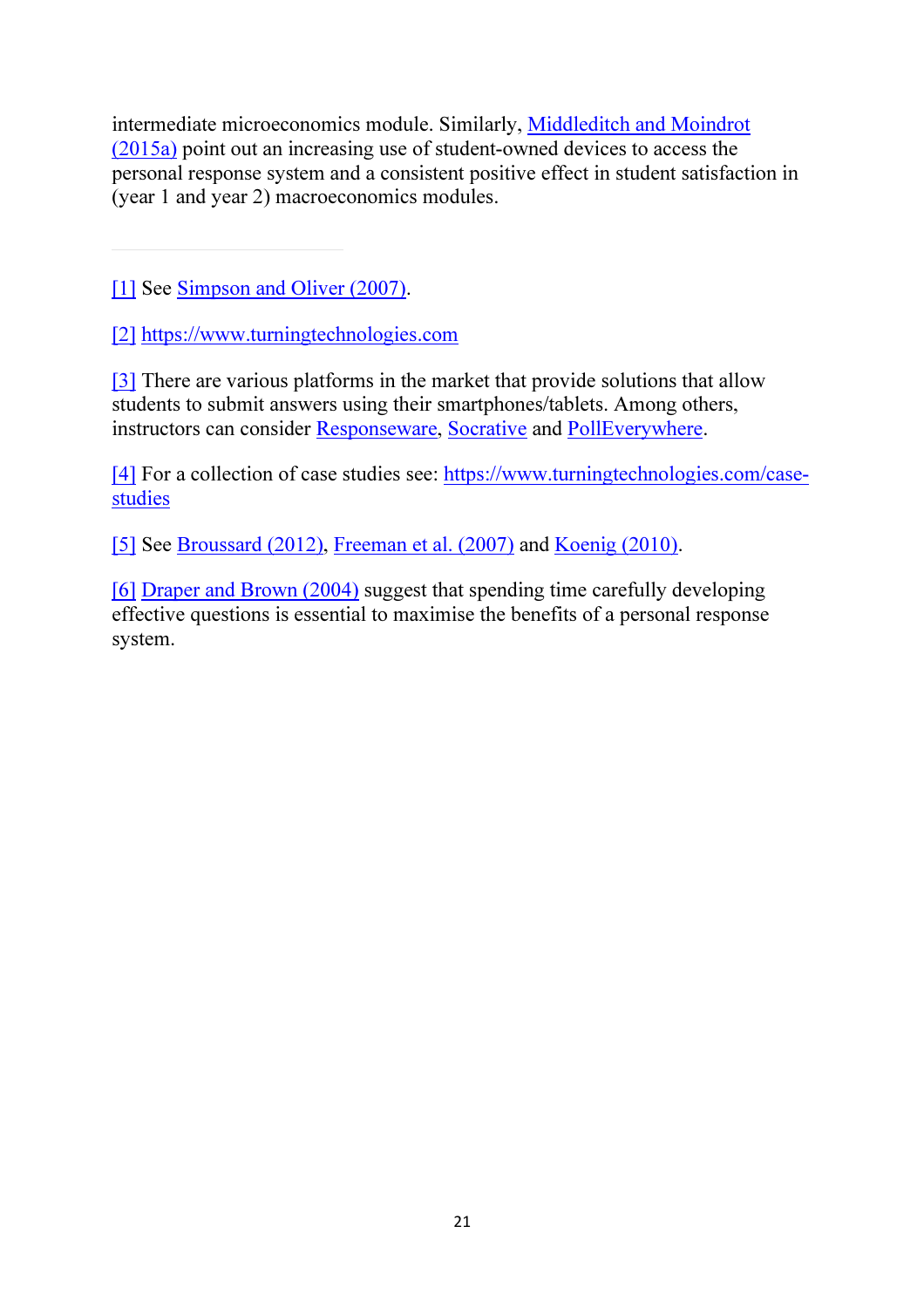# 5. Online assessment and the use of media

Online assessment is very common in economics modules. Its key advantage, especially for large classes, is immediate feedback to the students. Moreover, online practice with objective-answer questions, can be very useful for students to reinforce their understanding and can be used by instructors as formative and summative assessment. Indeed, many textbooks provide companion websites that supply supplementary material including assessment based on multiple choice quizzes.[1]

Popular learning environments provided by publishers include Pearson's MyEconLab (and new arrival Revel), McGraw Hill's Connect, Cengage's Aplia and Wiley's Wiley Plus. Virtual learning environments, such as Blackboard and Moodle, allow instructors to construct assignments from multiple choice, true/false, fill-the-blanks, and other types of questions. In addition, questions can embed figures, diagrams and audio or video clips.

Standard online assignments have drawbacks, however. Questions and feedback tend to be standardized. Especially with MCQs, students are not incentivised to understand the material in its entirety, but only have to identify (often by a process of sequential elimination) the answer most likely to be correct.

There are two recent developments that could allow instructors to move away from standard and repetitive MCQs. The first is the use of more interactive visual material, such as clickable images and interactive diagrams. The second is the possibility for questions to *adapt* to students' performance; for example, questions that, if answered incorrectly, provide additional questions and hints to help the student towards a correct answer. The platform MapleTA,[2] built around the mathematical software Maple, supports the creation of algorithmic questions and analytic manipulation.[3] It can also create adaptive questions and clickable diagrams. A very important advantage of MapleTA is full integration with virtual learning environments such as Blackboard. This means that taking an assignment does not require logging in to a different site.

### Clickable images / Sketch-the-graph questions

MapleTA allows instructors to create questions that show a visual item (for example a diagram, a figure, even a table with data) where students are asked to identify a particular portion and click on it. Figure 13 shows a question asking students to identify the area of the graph representing the profit of a monopolist. The advantage of this type of question is that students interact directly with the figure, instead of picking the most likely alternative among a set of possible answers.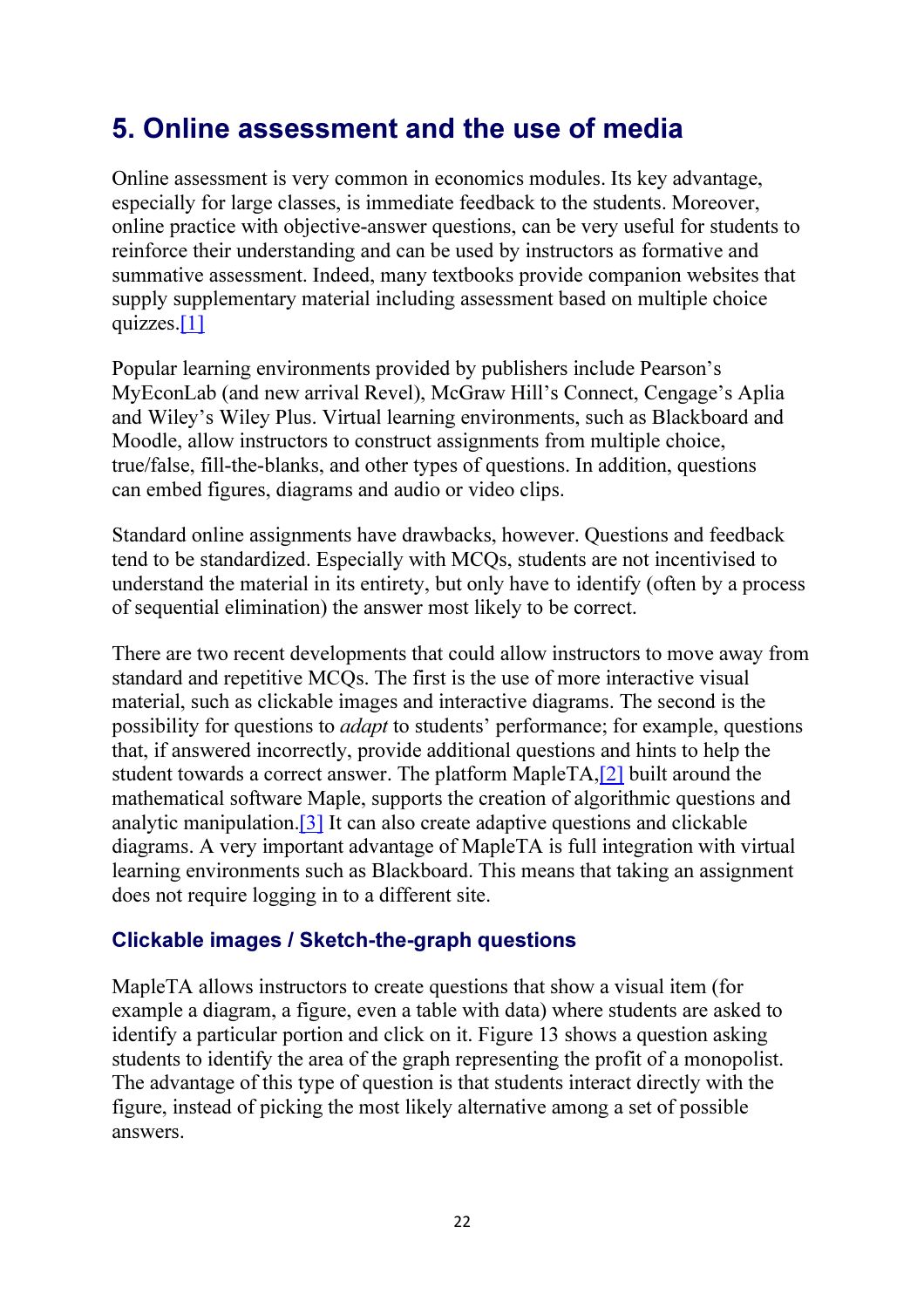| Preview                    |                                                                                                                                                                     |
|----------------------------|---------------------------------------------------------------------------------------------------------------------------------------------------------------------|
| Clickable Profits Monopoly | Click on the figure the area that represents the profits of a monopolist<br>1<br>10<br>$\sim$<br>$7.6 -$<br>s.<br>مو<br>25<br>7 <sub>5</sub><br>$\theta$<br>10<br>5 |

## Figure 13: example of clickable question in MapleTA

The visual content does not have to be a diagram. Figure 14 below shows a question asking students to study the payoff matrix of a very simple 2x2 simultaneous move game and identify a player's best response. Again, students will have to understand and interact with the whole payoff matrix, not just a subset as is often the case with MCQs.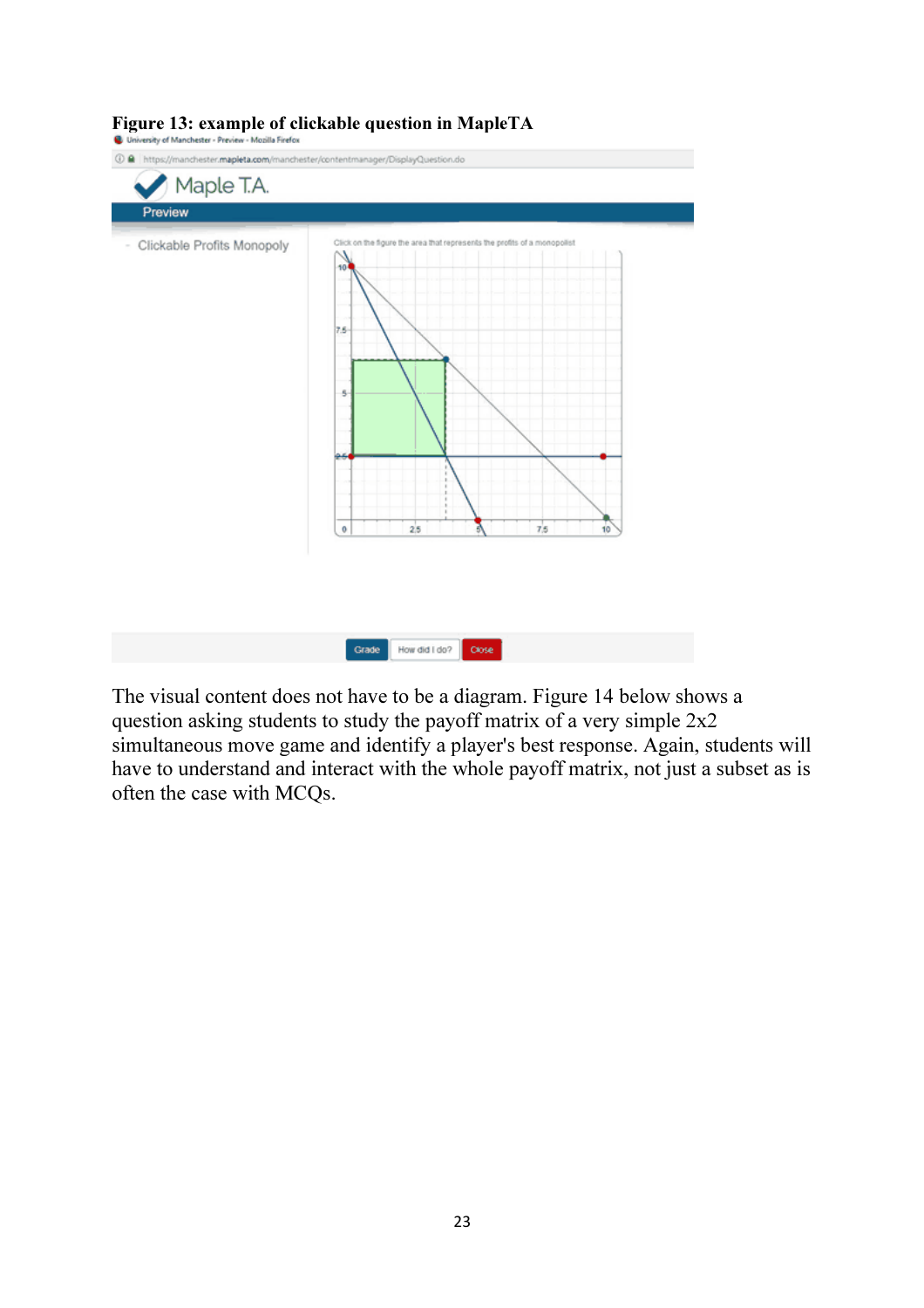| R          |
|------------|
| (140, 60)  |
| (150, 100) |
| (160, 110) |
|            |
|            |
|            |

### Figure 14: clickable image question with a pay-off matrix

Ideally, instructors may want students to be able to reproduce diagrams. The *sketch-the-graph* question type requires students to use MapleTA's graphic toolbox to draw a diagram. Figure 15 shows a question asking students to draw the demand function and profit maximisation choice from figure 13.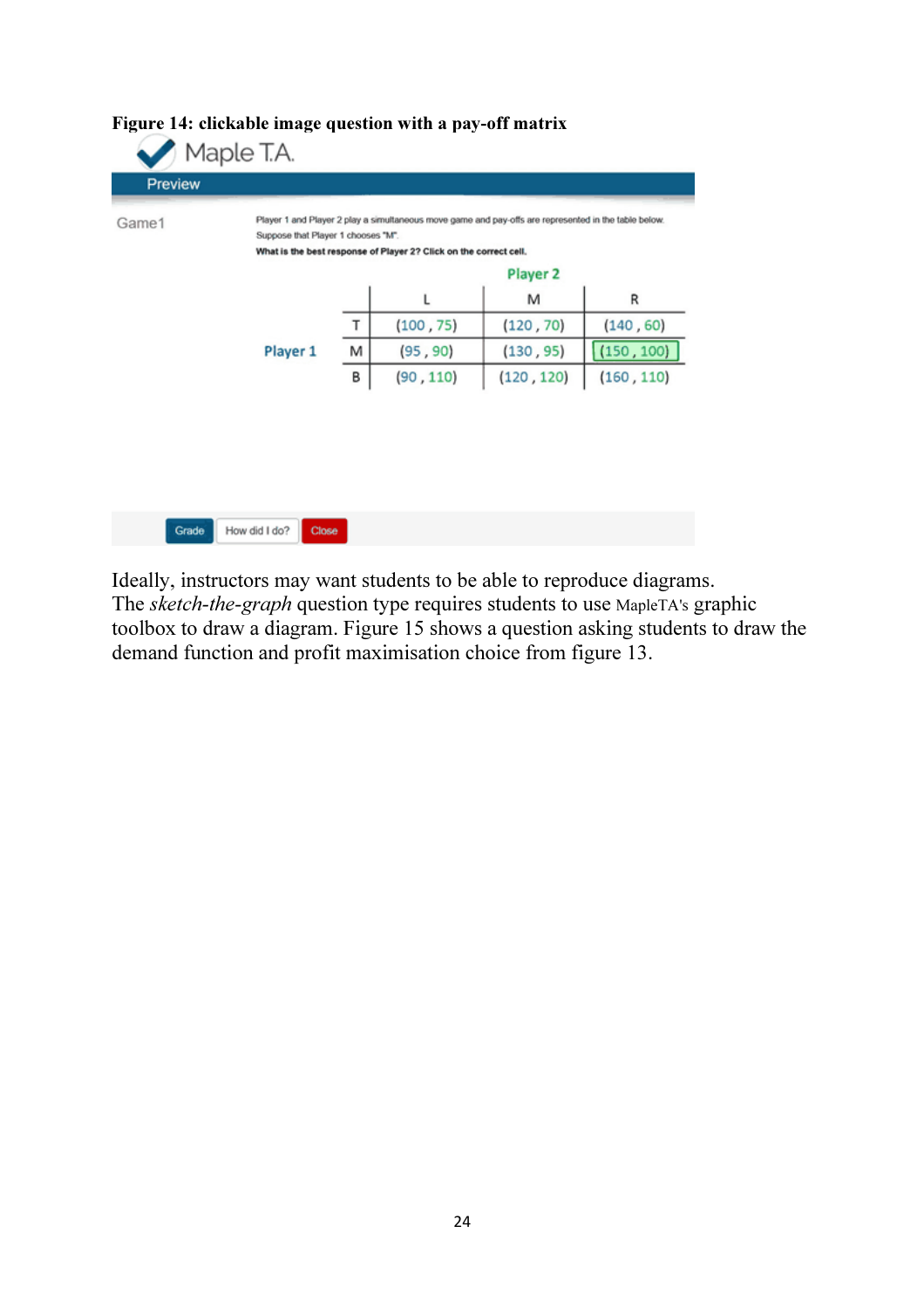

# Adaptive questions

In a standard multiple choice question, a wrong answer gets no mark (or negative marks) and, possibly, feedback including the correct answer. This may be a little frustrating and disheartening to some students, in particular to those who have a general understanding of the material. Ideally, instructors would give students a combination of encouragement ("You did not get it right. It's OK, let's approach the question step-by-step"), technical information (for example "recall the concept of...") and questions (not necessarily multiple choice) to test their effective understanding. The student would thus learn to identify important concepts and apply them correctly. Eventually, the student should be awarded at least a partial mark. This is what any instructor would do in one-to-one or small group teaching.

This personalised approach cannot be replicated with standard online assignments. Fortunately, MapleTA allows adaptive online questions that do precisely what we are suggesting. Students can be prompted with an additional, and related, subquestion if they get the main question wrong. This way, instructors can guide students step by step and support them in finding alternative ways to answer the original question. If carefully designed, essentially every question in MapleTA can be adaptive and combine various question types.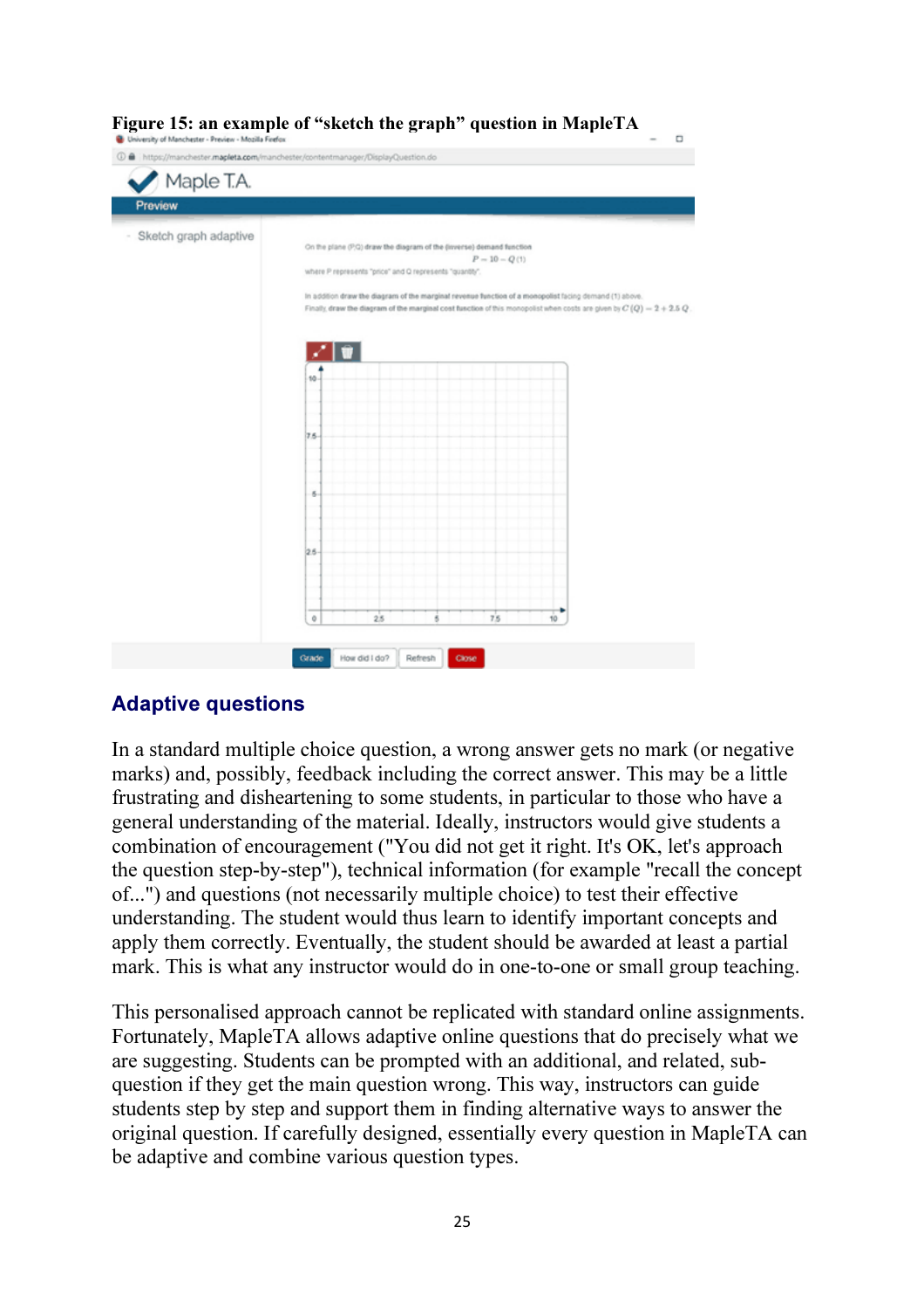Figure 16 shows an adaptive version of the graphical question from Figure 15 above.

#### Figure 16: adaptive question in MapleTA





You did not get it right. No worries! Let us try step-by-step. Let us start with the demand function

$$
P=10-Q\left(1\right)
$$

the function describes a linear relationship between P and Q.

This relationship, in particular, is negative (Q is multiplied by -1). Notice, in addition, that if Q=0, then P=10.

in other words, we know that the demand is a linear function, with intercepts equal to 10 and slope equal to -1. Try to draw it now.

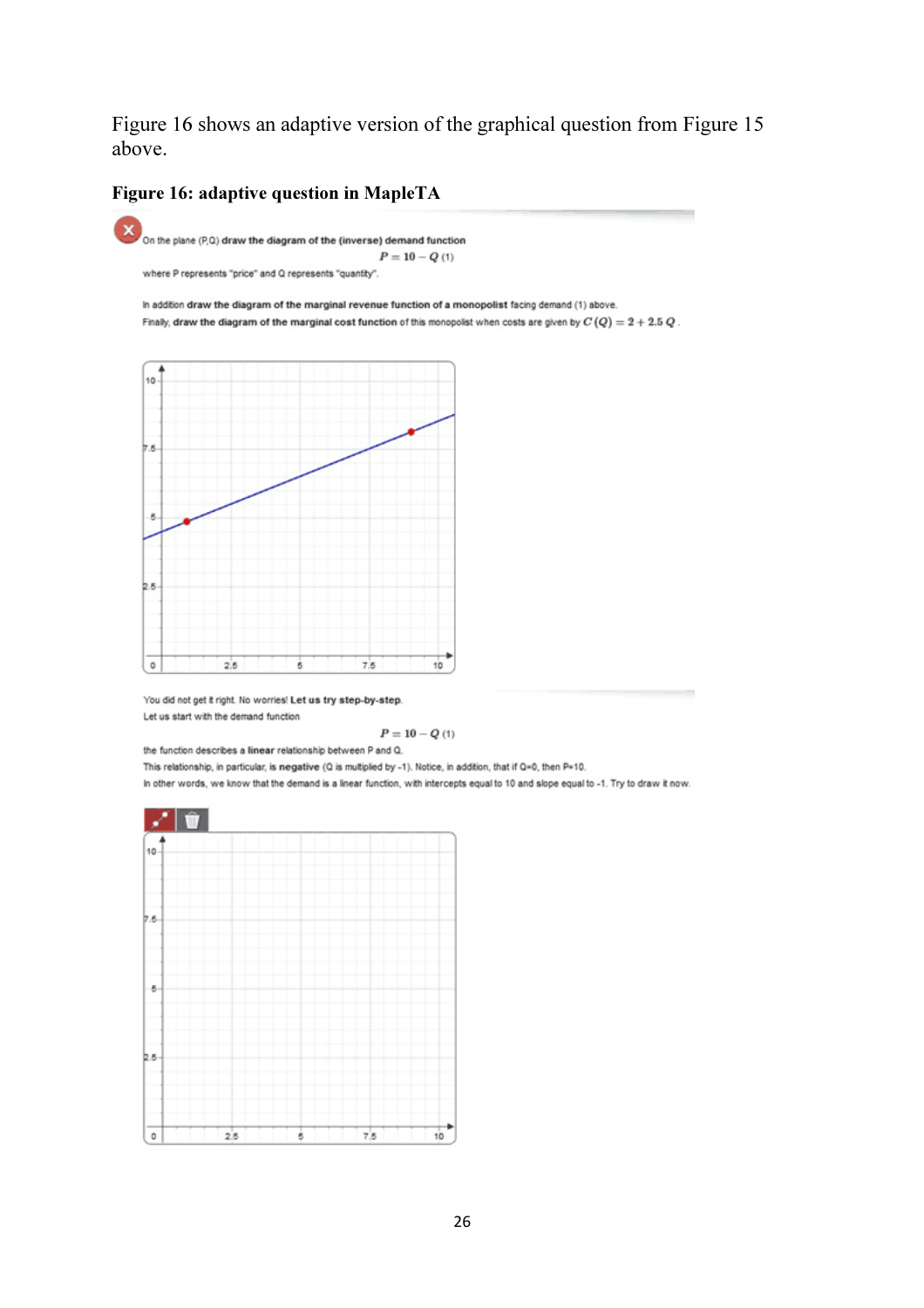[1] Olczak (2014) identifies a positive effect of publishers' web-based resources on student learning.

[2] http://www.maplesoft.com/products/mapleta/index\_personas.aspx

[3] These features should be particularly welcome by those instructors teaching modules with mathematical content. The fact that MapleTA can process algebraic expressions implies that expressions *2a+b* and *b+2a* are considered to be equal. This would not be true in assignments created within standard virtual learning environments. In addition, MapleTA allows instructors to access all Maple packages and use algorithms to create randomised mathematical objects such as variables, equations, matrices, etc.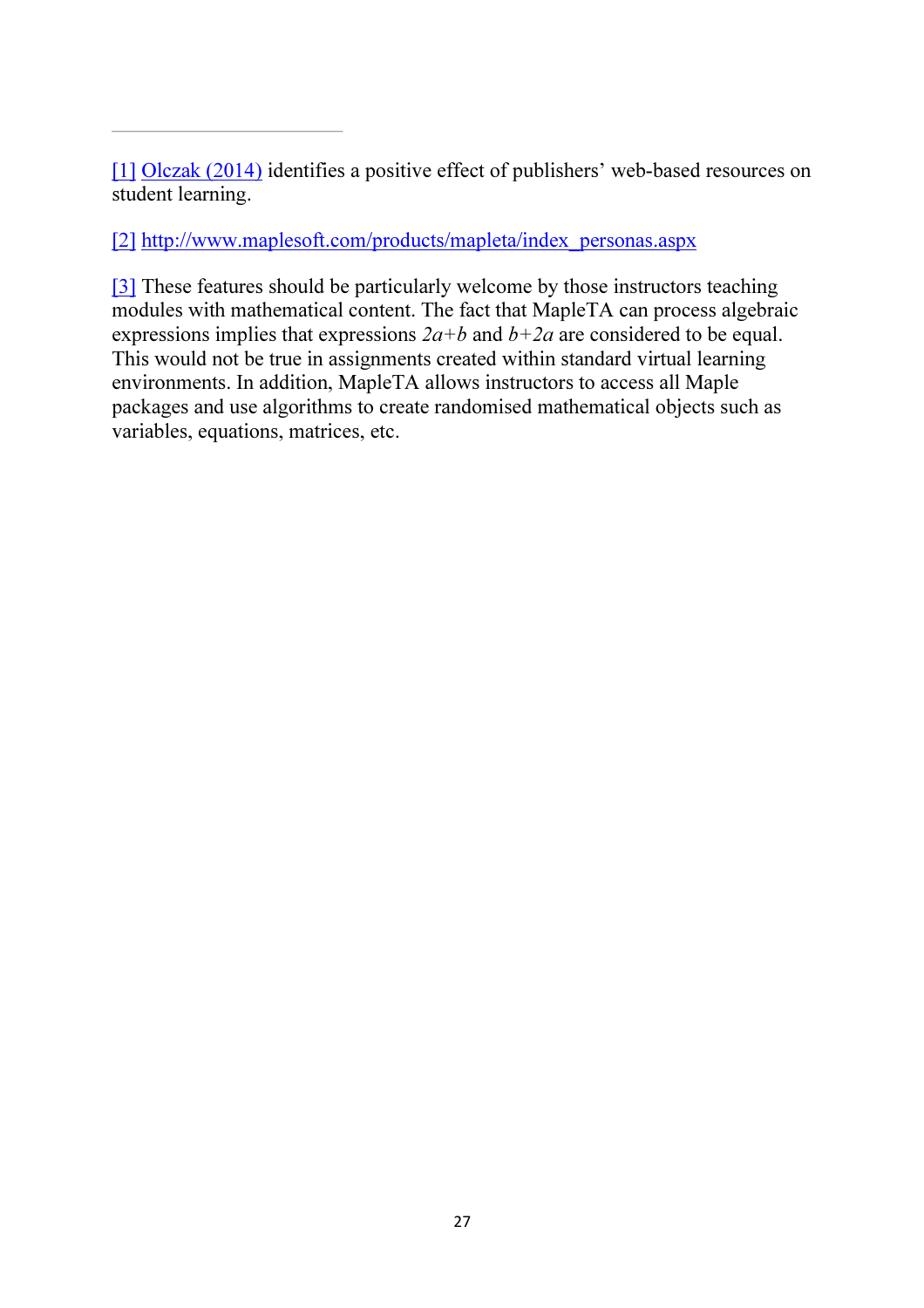# 6. Social media and facilitating contributions from students

Instructors are increasingly complementing their teaching resources with student input and collaboration using social media including virtual learning environments.[1] The advantage is that students can collaborate informally using their own portable devices. The advantage of social media inside and outside the classroom has been highlighted and described in Junco et

al. (2011) and (2013).[2] Specifically, these contributions (using a control group) show that students exposed to social media became more engaged and performed better. The authors observed a positive effect of social media on the degree of collaboration among students. Figure 17 shows examples of tweets posted on a UG Macroeconomic Tweeter page as described in Middleditch and Moindrot (2015b).

Figure 17: the use of Twitter in a intermediate macroeconomics module as described in Middleditch and Moindrot (2015b).



Enhanced collaboration among students is especially advantageous in a large module. Students may answer some of the questions posted by other students and contribute to the discussion. This should reduce the volume of queries to the teaching staff.

In this respect, social media can build a role for students as creators of resources. This role offers positive effects on their understanding of the subject and their communication and transferable skills.[3] Bahrani et al. (2016), for example, describe their experience introducing "Econ-selfies", photos where students are asked to highlight the intuition behind an economic concept. The interesting part of the practice is to motivate students to think in economics terms using a medium the *selfie—*that they are very well-versed to produce and share. In the same spirit, Spielmann and Chaudhury (2016) describe the possibility of asking students to make an "economics movie".[4] When students are assessed on the production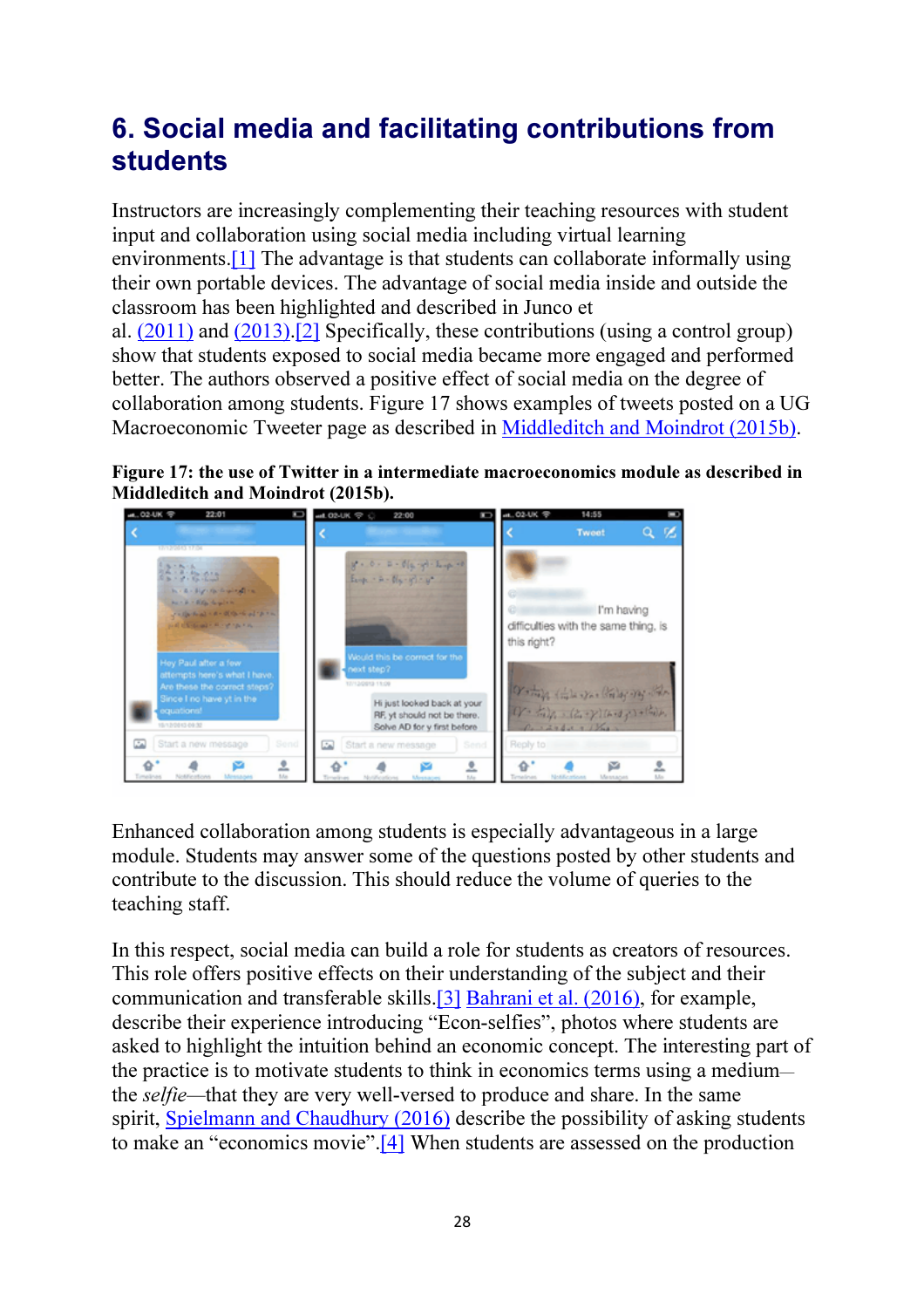of a media file describing an example or an application of an economics concept, they are induced to think of the concept in very real terms.

An important message here is that it does not necessarily have to be the instructor who is the producer and distributor of media content. Students can be producers as well as consumers of these media.<sup>[5]</sup> In this sense, there are various benefits available. Instructors can obtain inspiration and ideas from students' work; students can access media made by other students, who presumably may have a closer sensitivity and connection to the topic and, commenting or sharing the material can make the process of learning more collaborative.

[1] See the student guide to social media for learning, created by the university libraries of Leeds, York and Manchester available at https://www.escholar.manchester.ac.uk/learning-objects/social-media-guide/.

[2] Some contributions in the literature are, however, more cautious in attributing advantages to social media. In particular, these contributions stress Kassens-Noor (2012) and Graham (2014), the importance of carefully implementing the use of social media (including considering the use of incentives to guide students' behaviour) in a module and the possibility that social media may be a distracting force especially in those modules where student self-refection may be particularly important.

[3] See https://www.jisc.ac.uk/guides/enhancing-the-digital-studentexperience/empower-students-to-develop-their-digital-environment.

[4] See the recent RES video competition.

[5] The same idea is behind the use of wikis, i.e. collaborative texts on economics topics created by students under the guidance and supervision of the instructor. See Stephenson and Cortinhas (2013).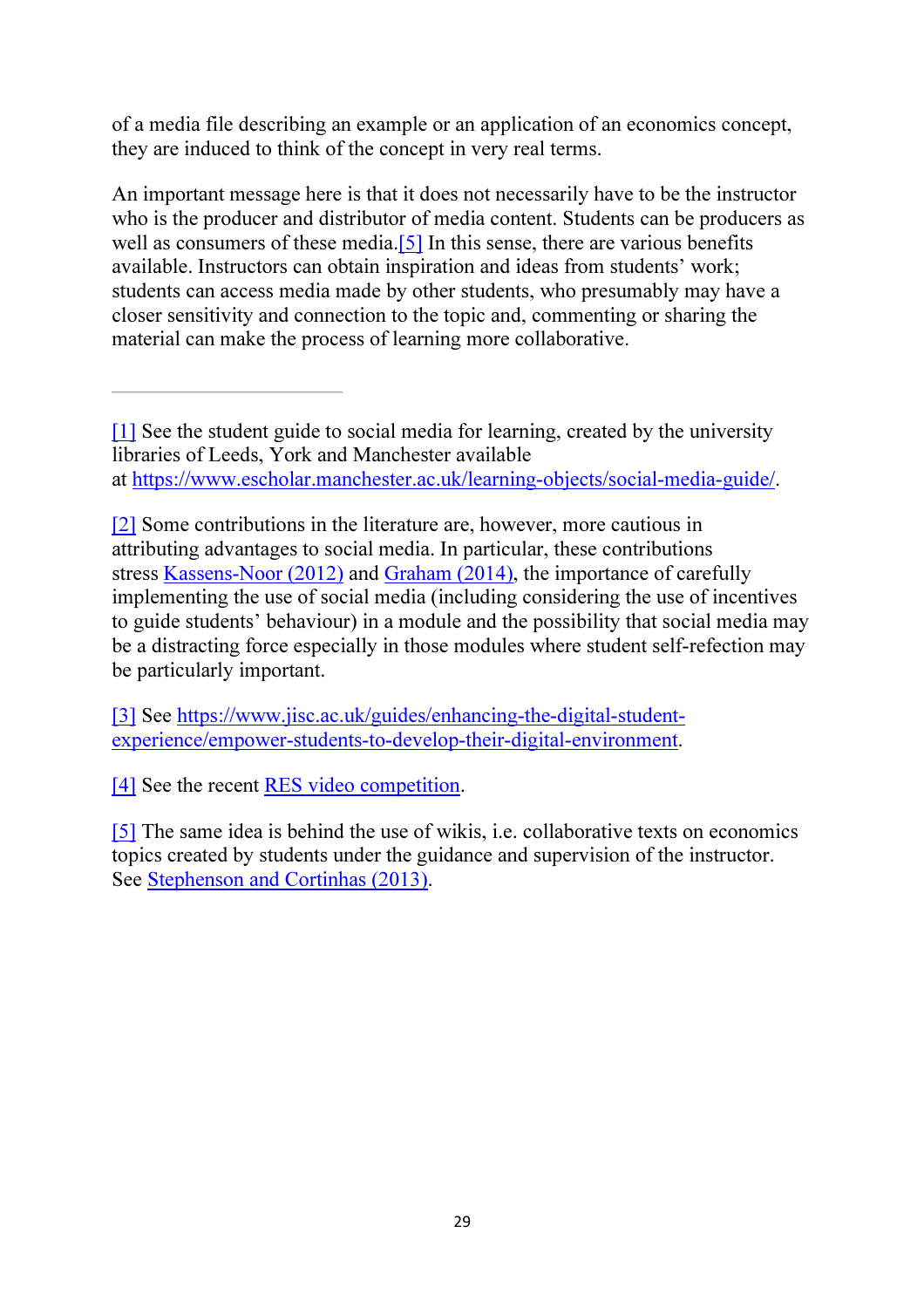# 7. Conclusions

The aim of this chapter has been to provide a guide to some of the most popular forms of technological innovation in higher education teaching, with a particular focus on economics teaching. We have stressed that students tend to have preferences over the use of technology in education and it is important that instructors take these preferences into consideration when innovating in their teaching. Indeed, if technological innovation is carefully planned and implemented, it can help educators meet students' needs and improve their learning experience.

#### What students really want

In the introduction we described the insights regarding what students really want when concerned with the use of technology in higher education provided by the submissions to a Jisc competition. How do the innovation practices described in this chapter match students' needs?

#### *Personalised learning.*

Students expressed a desire for more personalised teaching. Identifying and producing digital resources (for example audio and video files) and releasing them for students to access when required can improve the learning experience. Adopting video capture, students can access the information provided during lecture at their own pace and when most convenient. In addition, the use of online assignment (possibly enhanced with adaptive features) and personal response systems allows instructors to tailor assessment and practice and revision to the particular needs of each student.

### *Networking*

Students expressed a need to access platforms to communicate and share information with other students. We explained that personal response systems and social media allow students to interact with the instructors and with the rest of the class. Similarly, when students are asked to access online video posted by instructors, they may be allowed to post comments and initiate a debate. We also stressed that students should be invited, when possible, to contribute to discussions and production of digital resources.

We have critically discussed some of the most common forms of technological applications in higher education. In particular we have identified the advantages and disadvantages of various practices and highlighted the importance of assessing the pedagogical benefits and costs.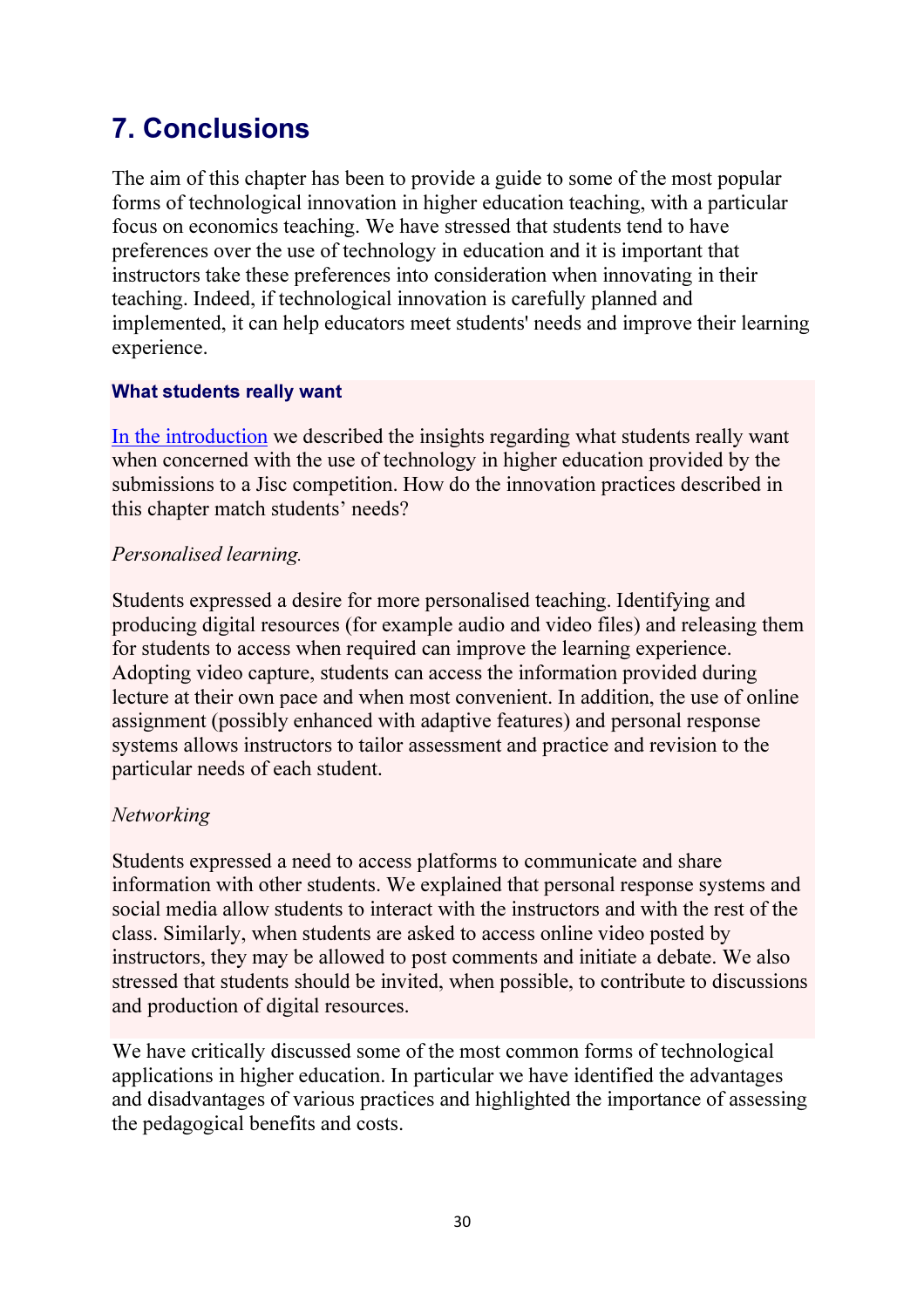An important message that this chapter has put forward is that students should be at the centre of the teaching innovation process. They are the end users of the outputs of technological innovation in learning. It is essential that instructors acquire a good understanding of students' needs and, at the same time, consider ways to allow students to contribute to the development of teaching practices and digital resources that could benefit peers and future cohorts.

### Author's Bio

*Mario is a lecturer in Industrial Economics at the University of Manchester. He has taught UG (Advanced Mathematics and Business Economics) and PG (Health Economics) modules. He is also serving as the Economics UG Director and Economics Pathways Lead in the BAEcon Programme at Manchester. Mario is a Fellow of the Higher Education Academy, an Associate of the Economics Network and member of the Centre of Innovation in Pedagogy (University of Manchester).*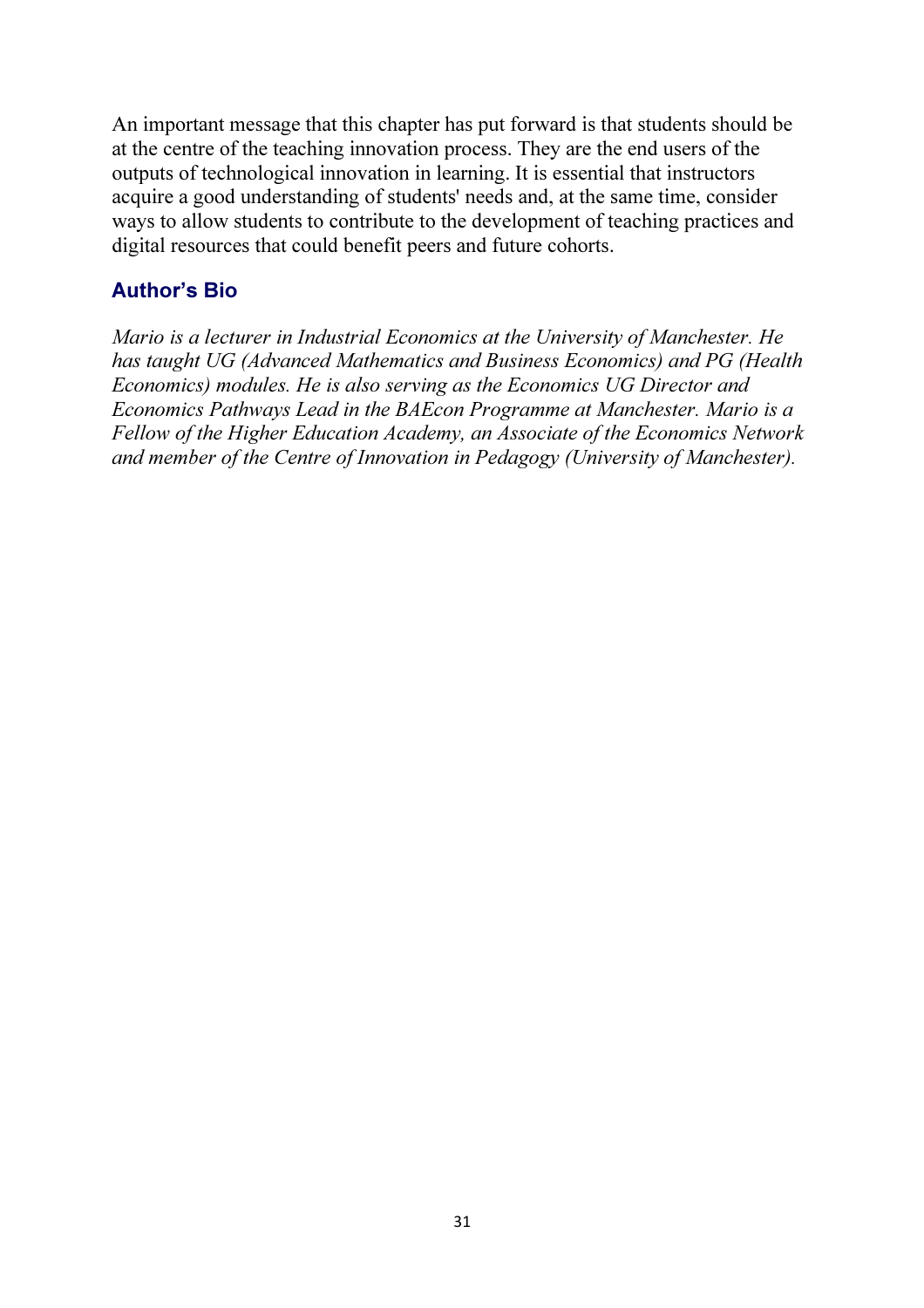# References

Agarwal, R. and Day, A. E, (1998), "The impact of the internet on economic education", *Journal of Economic Education*, 29(2), 99– 110. DOI 10.1080/00220489809597943

Al-Bahrani, A., Holder, K., Moryl, R.L., Murphy, P.R. and Patel, D., (2016), "Putting yourself in the picture with an `ECONSelfie': Using student-generated photos to enhance introductory economics courses", *International Review of Economics Education*, 22, 16–22. DOI 10.1016/j.iree.2016.03.003

Al Nashash, H. and Gunn, C., (2013), "Lecture capture in engineering classes: bridging gaps and enhancing learning", *Educational Technology & Society*, 16(1), 69–78.

Andrews, C.J., Brown, R.C. and Harrison, C.K.W., (2013), "Lecture capture: early lessons learnt and experiences shared", *New Directions in the Teaching of Physical Sciences*, 6, 56–60.

Bishop, J. L., and Verleger, M. A., (2013), "The flipped classroom: A survey of the research" In *ASEE National Conference Proceedings*, Atlanta, GA.

Broussard, B., (2012), "To click or not to click: Learning to teach to the microwave generation", *Nurse Education in Practice*, 12(1), 3–5. DOI 10.1016/j.nepr.2011.03.013

Bruff, D., (2009), *Teaching with classroom response systems: Creating active learning environments, San Francisco, CA: Jossey-Bass. ISBN 9780470288931* 

Chalmers, D. and McCausland, W.D.M, (2002), "Computer-assisted Assessment", in *The Handbook for Economics Lecturers* (chapter edited by Houston, J. and Whigham, D.), The Economics Network, 1–20.

Chen, J. and Lin, T-F., (2012), "Do Supplemental Online Recorded Lectures Help Students Learn Microeconomics?", *International Review of Economics Education*, 6–15. DOI 10.1016/S1477-3880(15)30021-9

Crouch, C. H. and Mazur, E., (2001), "Peer instruction: Ten years of experience and results", *American Journal of Physics*, 69, 970–977. DOI 10.1119/1.1374249

Draper, S. W. and Brown, M.I., (2004), "Increasing interactivity in lectures using an electronic voting system", *Journal of Computer Assisted Learning*, 20, 81–94.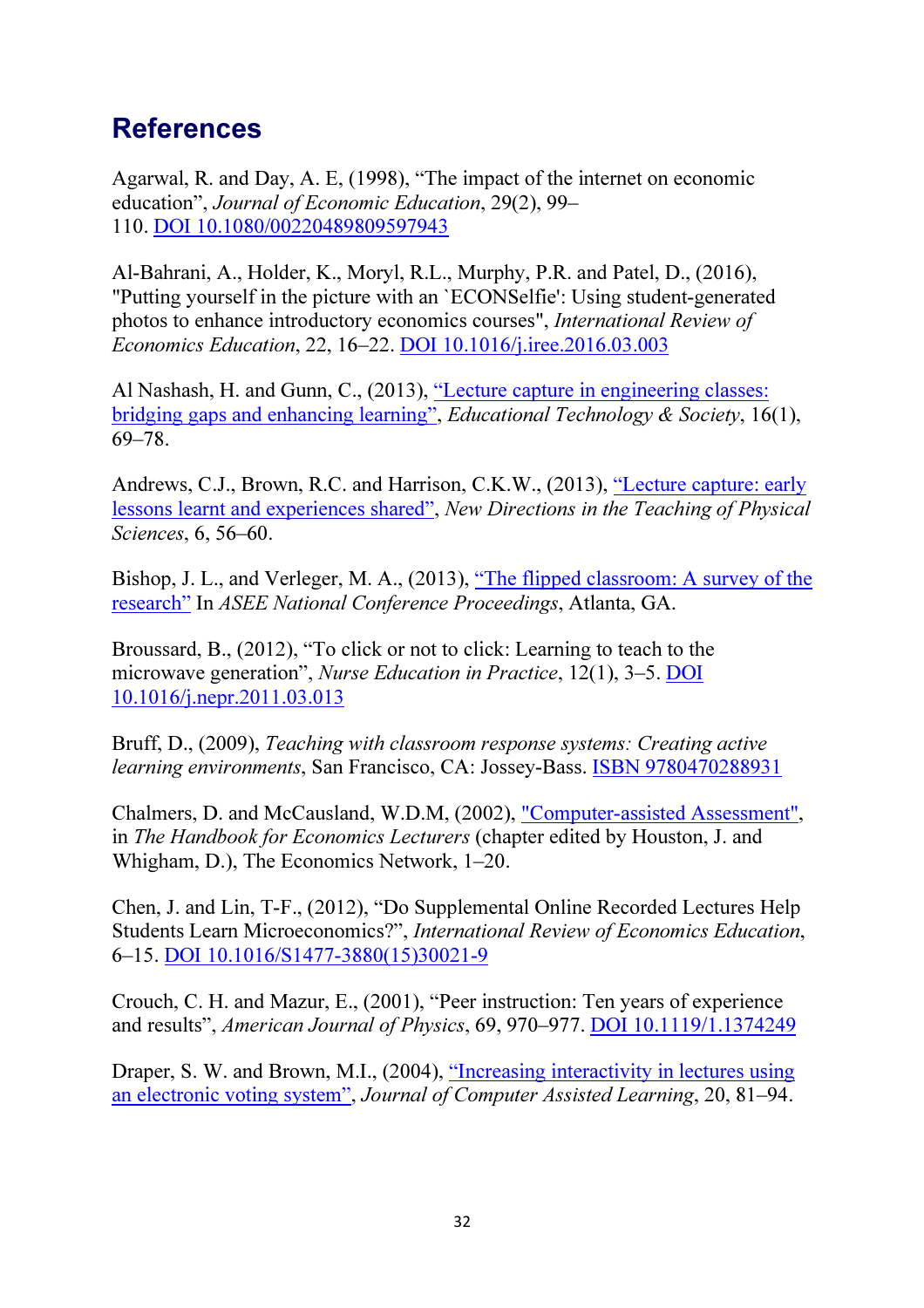Elliott, C., (2003), "Using a Personal Response System in Economics Teaching", *International Review of Economics Education*, 1, 80– 86. DOI 10.1016/S1477-3880(15)30213-9

Davis, S., Connolly, A. and Linfield, E., (2009), "Lecture capture: making the most of face-to-face learning", *Engineering Education*, 4(2), 4–13.

Elliott, C and Neal, D., (2016), "Evaluating the use of lecture capture using a revealed preference approach", *Active Learning in Higher Education*, 17(2), 1– 15. DOI 10.1177/1469787416637463

Flores, N. and Savage, S.J, (2007), "Student demand for streaming lecture video: empirical evidence from undergraduate economics classes", *International Review of Economics Education*, 6(2), 57–78. DOI 10.1016/S1477-3880(15)30103-1

Freeman, M., Bell, A., Comerton-Forde, C., Pickering, J., and Blayney, P., (2007), "Factors affecting educational innovation with in class electronic response systems", *Australasian Journal of Educational Technology*, 23, 149– 170. DOI 10.14742/ajet.1262

Goffe, W. L., and Kauper, D., (2014), "A survey of principles instructors: Why lecture prevails", *Journal of Economic Education*, 45(4), 360– 375. DOI 10.1080/00220485.2014.946547

Graham, M., (2014), "Social media as a tool for increased student participation and engagement outside the classroom in higher education", *Journal of Perspectives in Applied Academic Practice*, 2(3), 16–24. DOI 10.14297/jpaap.v2i3.113

Hannay, M. and Newvine, T., (2006), "Perceptions of distance learning: a comparison of online and traditional learning", *Journal of Online Learning and Teaching*, 2(1).

Howsen, R. and Lile, S., (2008), "A comparison of course delivery methods: an exercise in experimental economics", *Journal of Economics and Finance Education*, 7(1), 21–28. DOI 10.2139/ssrn.979091

Jones, C. and Olczak, M., (2016), "The impact of lecture capture on student performance", *Australasian Journal of Economics Education*, 13(1), 13–29.

Junco, R., Elavsky, C. M. and Heiberger, G., (2013), "Putting Twitter to the test: Assessing outcomes for student collaboration, engagement and success", *British Journal of Educational Technology*, 44(2), 273–287. DOI 10.1111/j.1467- 8535.2012.01284.x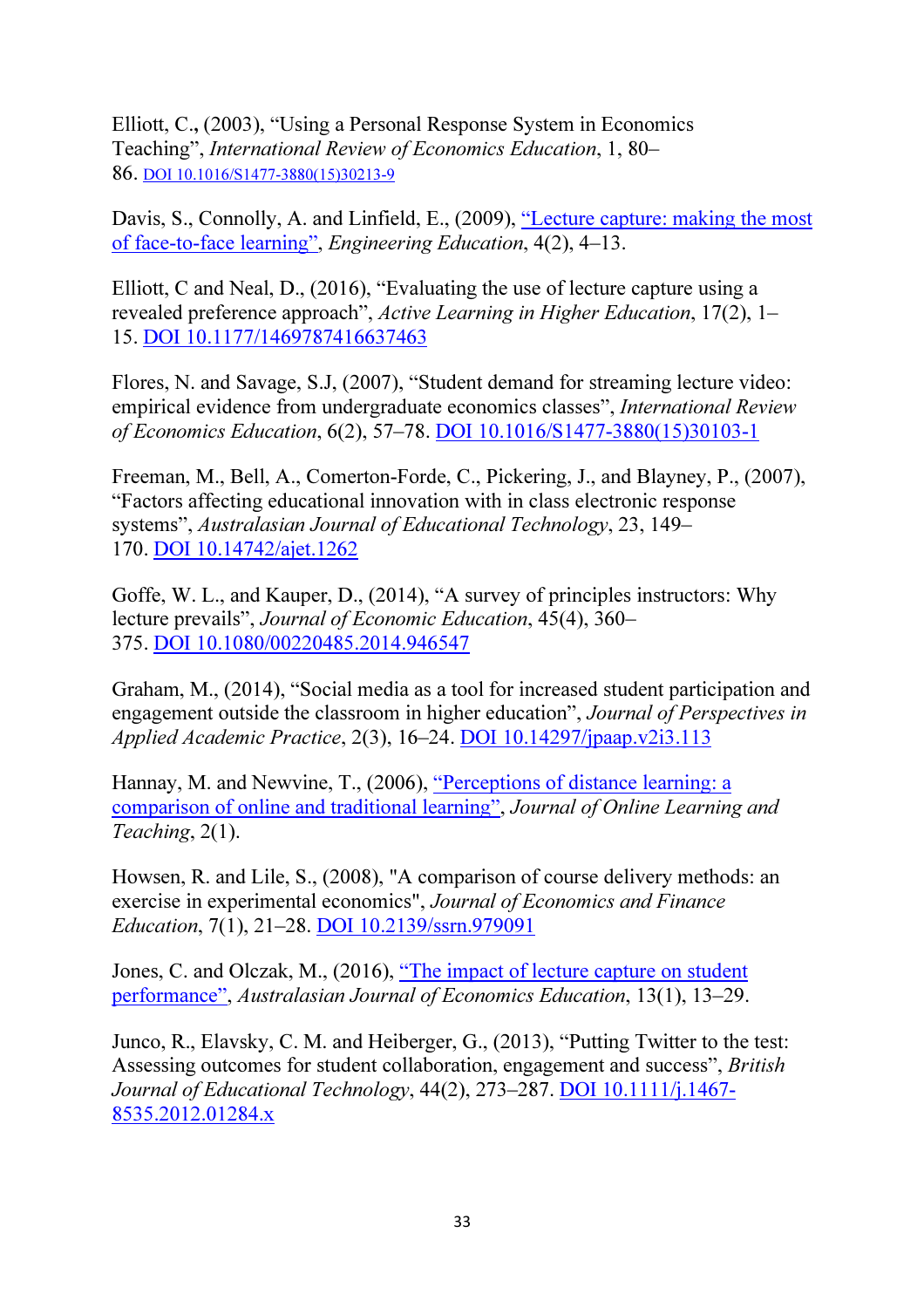Junco, R., Heiberger, G., and Loken, E., (2011), "The effect of Twitter on college student engagement and grades", *Journal of Computer Assisted Learning*, 27(2), 119–132. DOI 10.1111/j.1365-2729.2010.00387.x

Kassens-Noor, E., (2012), "Twitter as a teaching practice to enhance active and informal learning in higher education: The case of sustainable tweets", *Active Learning in Higher Education*, 13(1), 9–21. DOI 10.1177/1469787411429190

Koenig, K., (2010), "Building acceptance for pedagogical reform through widescale implementation of clickers", *Journal of College Science Teaching*, 39(3), 46– 50.

Lage, M. J., Platt, G. J., and Treglia, M., (2000), "Inverting the classroom: A gateway to creating an inclusive learning environment", *Journal of Economic Education*, 31(1), 30–43. DOI 10.2307/1183338

Laurillard, D., (2013), *Rethinking university teaching: A conversational framework for the effective use of learning technologies*, New York, NY: Routledge. ISBN 9780415803878

Mann, S. and Robinson, A., (2009), "Boredom in the lecture theatre: an investigation into the contributors, moderators and outcomes of boredom amongst university students", *British Educational Research Journal*, 35(2), 243– 258. DOI 10.1080/01411920802042911

Manochehr, N-N., (2006), "The Influence of Learning Styles on Learners in E-Learning Environments: an Empirical Study", *Computers in Higher Education Economics Review*, 18(1), 10–14.

Means, B., Toyama, Y., Murphy, R., Bakia, M. and Jones, K., (2010), "Evaluation of Evidence-Based Practices in Online Learning: A Meta-Analysis and Review of Online Learning Studies", U.S. Department of Education Office of Planning, Evaluation, and Policy Development.

Middleditch, P. and Moindrot, W, (2015a), "Using classroom response systems for creative interaction and engagement with students", *Cogent Economics and Finance*, 3, 1119368. DOI 10.1080/23322039.2015.1119368

Middleditch, P. and Moindrot, W, (2015b), "Using technology to enhance the student experience in a large cohort settings: evidence from a journey of innovation at the University of Manchester", *Journal of Perspectives in Applied Academic Practice*, 3(2), 58–71. DOI 10.14297/jpaap.v3i2.151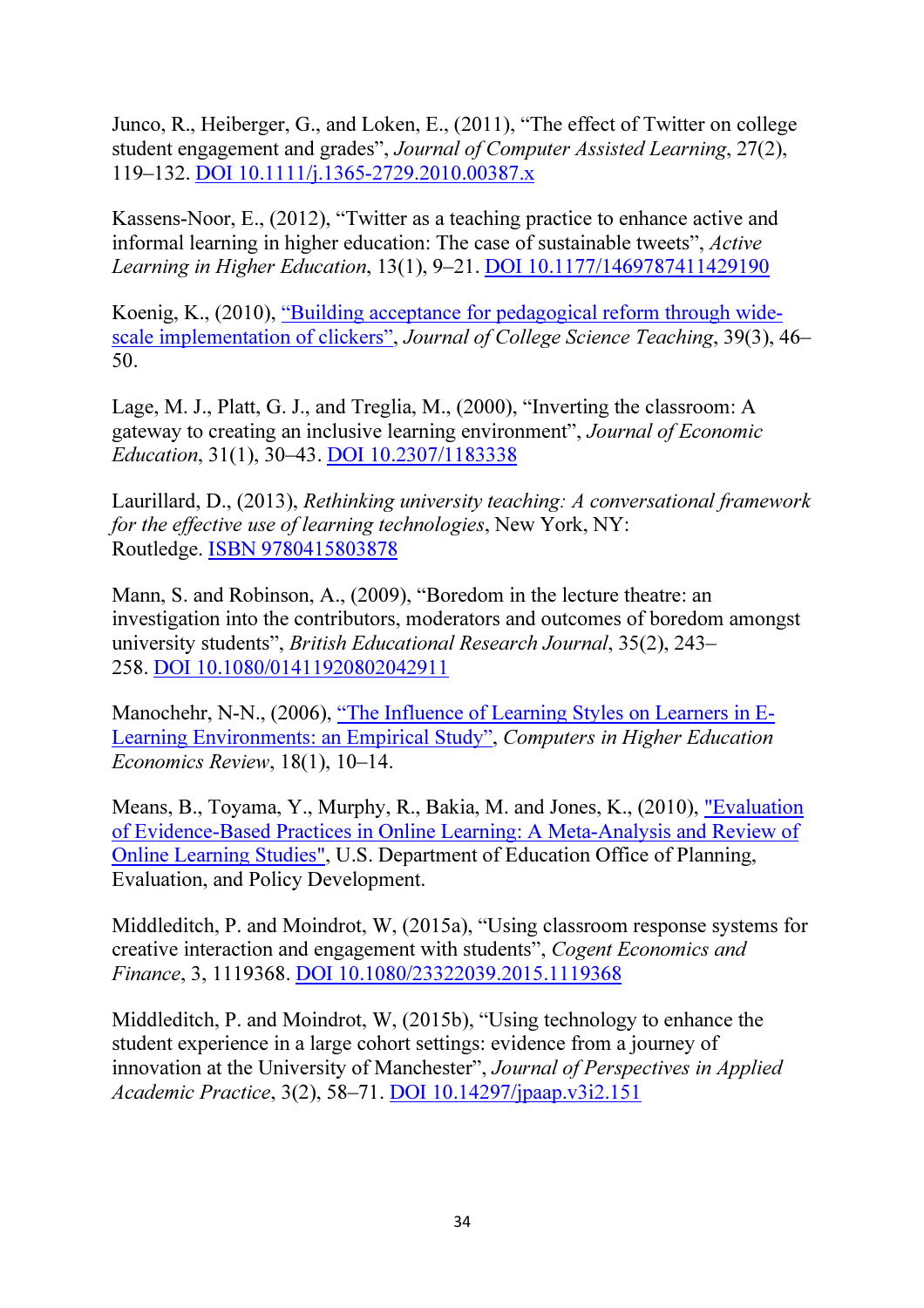Olczak, M., (2014), "Evaluating the impact of a web-based resource on student learning", *International Review of Economics Education* 16, 156– 169. DOI 10.1016/j.iree.2013.10.008

Pezzino, M., (2016), "Understanding strategic competition using numerical simulations and dynamic diagrams in Mathematica", *International Review of Economics Education*, 22, 34–47. DOI 10.1016/j.iree.2016.03.002

Raymond, F., Raymond A. and McCrickard, M., (2008), "Stuck Behind the Math: Just How Helpful Can One Expect Technology to be in the Economics Classroom?", *International Review of Economics Education*, 7, 62– 102. DOI 10.1016/S1477-3880(15)30094-3

Roach, T., (2014), "Student perceptions toward flipped learning: New methods to increase interaction and active learning in economics", *International Review of Economics Education*, 17, 74–84. DOI 10.1016/j.iree.2014.08.003

Savage, S.J., (2009), "The effect of information technology on economic education", *Journal of Economic Education*, 40(4), 337–53. DOI 10.1080/00220480903237901

Simpson, V. and Oliver, M., (2007), "Electronic voting systems for lectures then and now: A comparison of research and practice", *Australasian Journal of Educational Technology*, 32, 187–208. DOI 10.14742/ajet.1264

Smith C.M. and Sodano T.M., (2011), "Integrating lecture capture as a teaching strategy to improve student presentation skills through self-assessment", *Active Learning in Higher Education*, 12(30), 151–162. DOI 10.1177/1469787411415082

Spielmann, C. and Chaudhury, P., (2016), "Let's make a movie! - Introducing economics with a multimedia research project", *Journal of Economics Teaching*, 1, 16–41.

Stanca, L., (2006), "The effect of attendance on academic performance: Panel data evidence for introductory microeconomics", *Journal of Economic Education*, 37(4), 251–266. JSTOR 30042715

Stephenson, J. and Cortinhas, C., (2013), "Creative uses of in-class technology", in *The Handbook for Economics Lecturers* (chapter edited by Latreille, P.), The Economics Network.

Taplin R.H., Low, L.H. and Brown, A.M., (2011), "Students' satisfaction and valuation of web-based lecture recording technologies", *Australasian Journal of Educational Technology*, 27(2), 175–191. DOI 10.14742/ajet.964